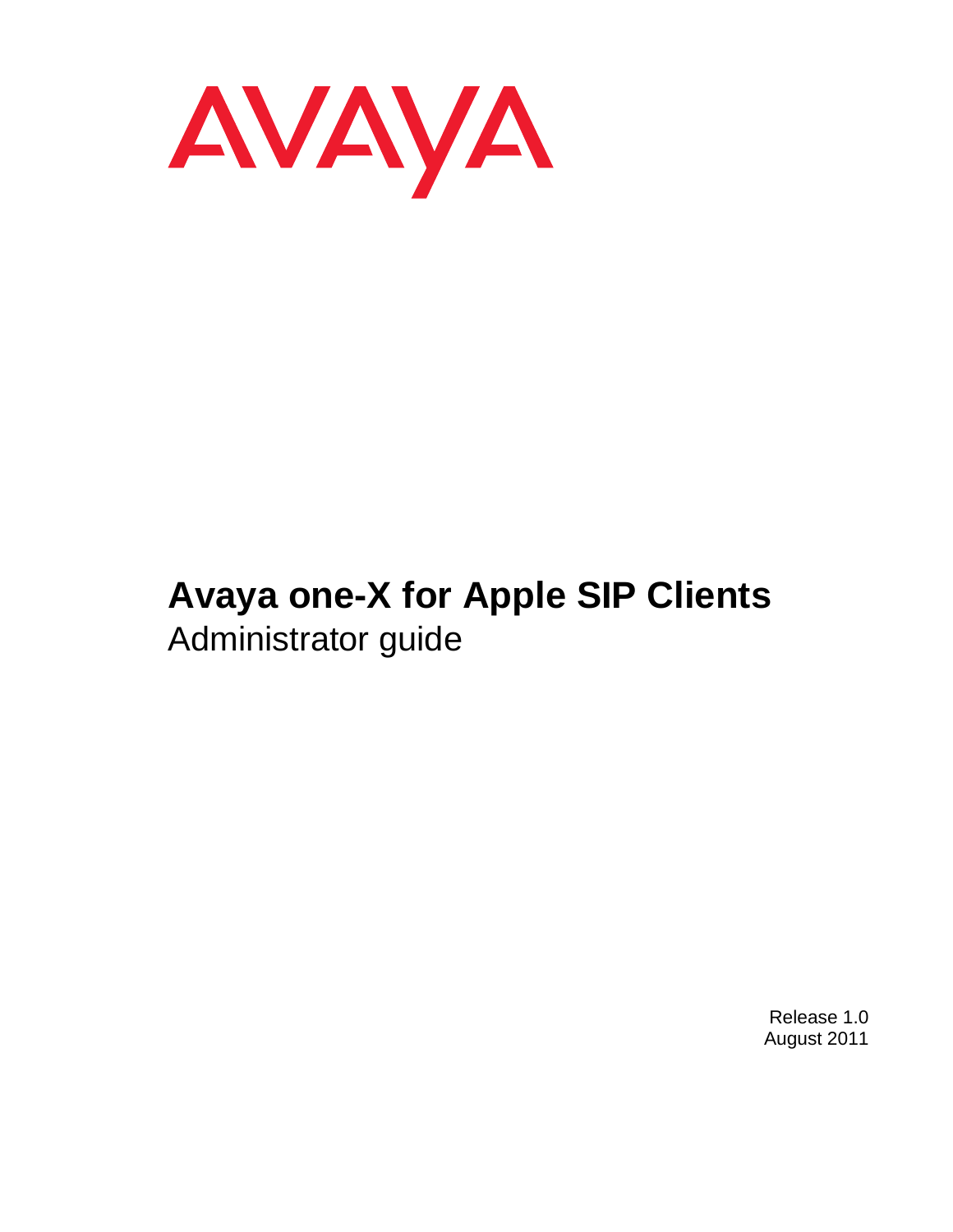#### **© 2011 Avaya Inc.**

All Rights Reserved.

#### **Notice**

While reasonable efforts have been made to ensure that the information in this document is complete and accurate at the time of printing, Avaya assumes no liability for any errors. Avaya reserves the right to make changes and corrections to the information in this document without the obligation to notify any person or organization of such changes.

#### **Documentation disclaimer**

Avaya shall not be responsible for any modifications, additions, or deletions to the original published version of this documentation unless such modifications, additions, or deletions were performed by Avaya. End User agree to indemnify and hold harmless Avaya, Avaya's agents, servants and employees against all claims, lawsuits, demands and judgments arising out of, or in connection with, subsequent modifications, additions or deletions to this documentation, to the extent made by End User.

#### **Link disclaimer**

Avaya is not responsible for the contents or reliability of any linked Web sites referenced within this site or documentation(s) provided by Avaya. Avaya is not responsible for the accuracy of any information, statement

or content provided on these sites and does not necessarily endorse the products, services, or information described or offered within them.

Avaya does not guarantee that these links will work all the time and has no control over the availability of the linked pages.

#### **Warranty**

Avaya provides a limited warranty on this product. Refer to your sales agreement to establish the terms of the limited warranty. In addition, Avaya's standard warranty language, as well as information regarding support for this product, while under warranty, is available to Avaya customers and other parties through the Avaya Support Web site:

<http://www.avaya.com/support> . Please note that if you acquired the product from an authorized Avaya reseller outside of the United States and Canada, the warranty is provided to you by said Avaya reseller and not by Avaya.:

#### **Licenses**

THE SOFTWARE LICENSE TERMS AVAILABLE ON THE AVAYA WEBSITE, http://support.avaya.com/LicenseInfo/ (ARE APPLICABLE TO ANYONE WHO DOWNLOADS, USES AND/OR

INSTALLS AVAYA SOFTWARE, PURCHASED FROM AVAYA INC., ANY AVAYA AFFILIATE, OR AN AUTHORIZED AVAYA RESELLER (AS APPLICABLE) UNDER A COMMERCIAL AGREEMENT WITH AVAYA OR AN AUTHORIZED AVAYA RESELLER. UNLESS OTHERWISE AGREED TO BY AVAYA IN WRITING, AVAYA DOES NOT EXTEND THIS LICENSE IF THE SOFTWARE WAS OBTAINED FROM ANYONE OTHER THAN AVAYA, AN AVAYA AFFILIATE OR AN

AVAYA AUTHORIZED RESELLER, AND AVAYA RESERVES THE RIGHT TO TAKE LEGAL ACTION AGAINST YOU AND ANYONE ELSE USING OR SELLING THE SOFTWARE WITHOUT A LICENSE. BY INSTALLING, DOWNLOADING OR USING THE SOFTWARE, OR AUTHORIZING OTHERS TO DO SO, YOU, ON BEHALF OF YOURSELF AND THE ENTITY FOR WHOM YOU ARE INSTALLING, DOWNLOADING OR USING THE SOFTWARE (HEREINAFTER REFERRED TO INTERCHANGEABLY AS "YOU" AND "END USER"), AGREE TO THESE TERMS AND CONDITIONS AND CREATE A BINDING CONTRACT BETWEEN YOU AND AVAYA INC. OR THE APPLICABLE AVAYA AFFILIATE ("AVAYA").

Avaya grants End User a license within the scope of the license types described below. The applicable number of licenses and units of capacity for which the license is granted will be one (1), unless a different number of licenses or units of capacity is specified in the Documentation or other materials available to End User. "Designated Processor" means a single stand-alone computing device. "Server" means a Designated Processor that hosts a software application to be accessed by multiple users. "Software" means the computer programs in object code, originally licensed by Avaya and ultimately utilized by End User, whether as stand-alone products or pre-installed on Hardware. "Hardware" means the standard hardware originally sold by Avaya and ultimately utilized by End User.

#### **License type(s)**

Named User License (NU). End User may: (i) install and use the Software on a single Designated Processor or Server per authorized Named User (defined below); or (ii) install and use the Software on a Server so long as only authorized Named Users access and use the Software. "Named User," means a user or device that has been expressly authorized by Avaya to access and use the Software. At Avaya's sole discretion, a "Named User" may be, without

limitation, designated by name, corporate function (e.g., webmaster or helpdesk), an e-mail or voice mail account in the name of a person or corporate function, or a directory entry in the administrative database utilized by the Software that permits one user to interface with the Software.

Shrinkwrap License (SR). With respect to Software that contains elements provided by third party suppliers, End User may install and use the Software in accordance with the terms and conditions of the applicable license agreements, such as "shrinkwrap" or "clickwrap" license accompanying or applicable to the Software ("Shrinkwrap License"). The text of the Shrinkwrap License will be available from Avaya upon End User's request (see "Third-party Components" for more information).

#### **Copyright**

Except where expressly stated otherwise, no use should be made of materials on this site, the Documentation(s) and Product(s) provided by Avaya. All content on this site, the documentation(s) and the product(s) provided by Avaya including the selection, arrangement and design of the content is owned either by Avaya or its licensors and is protected by copyright and other intellectual property laws including the sui generis rights relating to the protection of databases. You may not modify, copy, reproduce, republish, upload, post, transmit or distribute in any way any content, in whole or in part, including any code and software. Unauthorized reproduction, transmission, dissemination, storage, and or use without the express written consent of Avaya can be a criminal, as well as a civil, offense under the applicable law.

#### **Third-party components**

Certain software programs or portions thereof included in the Product may contain software distributed under third party agreements ("Third Party Components"), which may contain terms that expand or limit rights to use certain portions of the Product ("Third Party Terms"). Information regarding distributed Linux OS source code (for those Products that have distributed the Linux OS source code), and identifying the copyright holders of the Third Party Components and the

Third Party Terms that apply to them is available on the Avaya Support [Web site:h](http://www.avaya.com/support/Copyright/)ttp://www.avaya.com/support/Copyright/.

#### **Preventing toll fraud**

"Toll fraud" is the unauthorized use of your telecommunications system by an unauthorized party (for example, a person who is not a corporate employee, agent, subcontractor, or is not working on your company's behalf). Be aware that there can be a risk of toll fraud associated with your system and that, if toll fraud occurs, it can result in substantial additional charges for your telecommunications services.

#### **Avaya fraud intervention**

If you suspect that you are being victimized by toll fraud and you need technical assistance or support, call Technical Service Center Toll Fraud Intervention Hotline at +1-800-643-2353 for the United States and Canada. For additional support telephone numbers, see the Avaya Support Web site: <http://www.avaya.com/support>. Suspected security

vulnerabilities with Avaya products should be reported to Avaya by sending mail to: securityalerts@avaya.com.

#### **Trademarks**

Avaya, the Avaya logo, one-X Portal, Communication Manager, Application Enablement Services, Modular Messaging, and Conferencing are either registered trademarks or trademarks of Avaya Inc. in the United States of America and/or other jurisdictions.

All other trademarks are the property of their respective owners.

#### **Downloading documents**

For the most current versions of documentation, see the Avaya Support Web site:

[http://www.avaya.com/support](http://www.avaya.com/support/)

#### **Avaya support**

Avaya provides a telephone number for you to use to report problems or to ask questions about your product. The support telephone number is 1-800-242-2121 in the United States. For additional support telephone numbers, see the Avaya Web site:

[http://www.avaya.com/support](http://www.avaya.com/support/)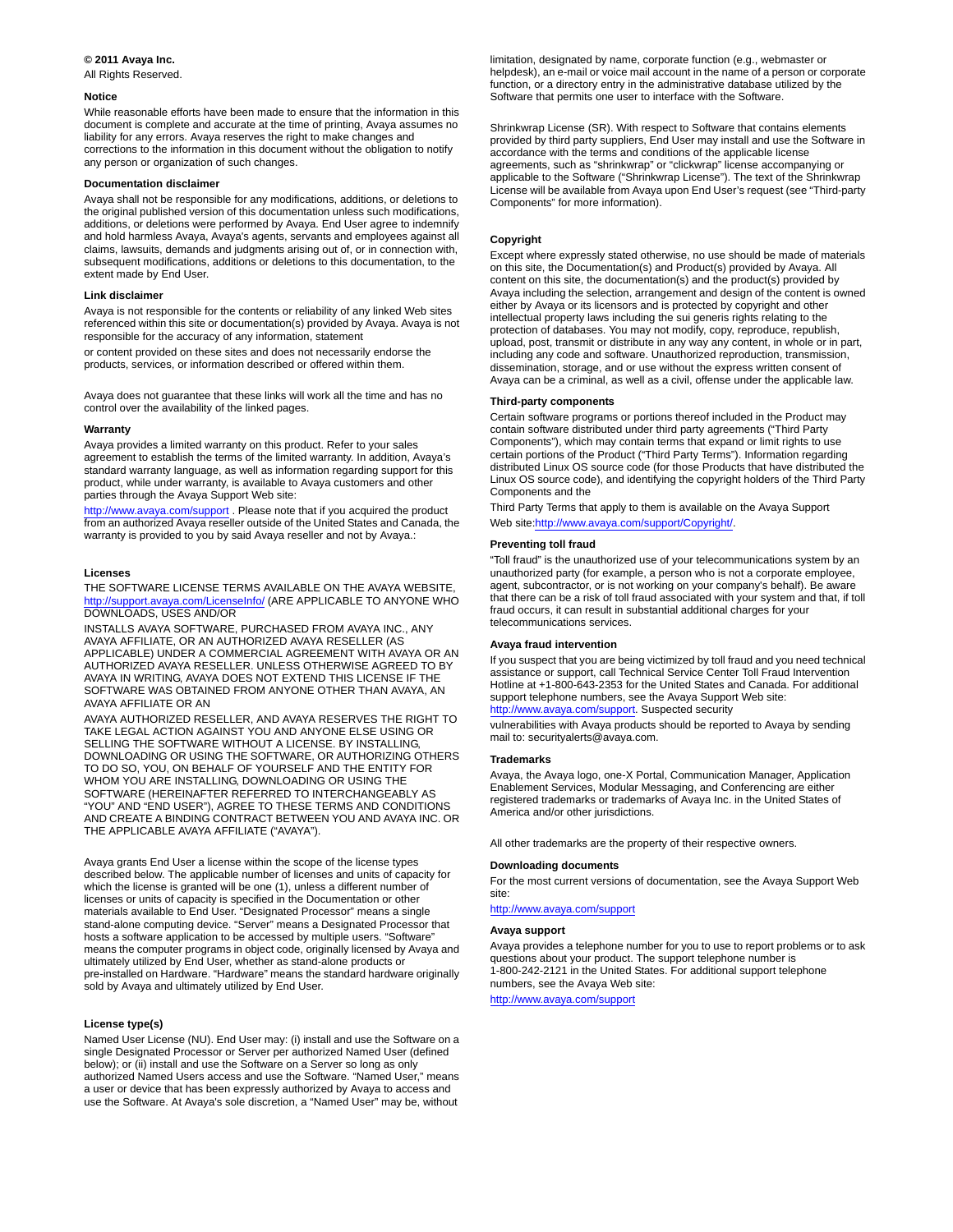### **Table of Contents**

| Server-side requirements for Avaya one-X® Communicator for Mac OS X and Avaya |  |
|-------------------------------------------------------------------------------|--|
|                                                                               |  |
|                                                                               |  |
|                                                                               |  |
|                                                                               |  |
|                                                                               |  |
|                                                                               |  |
|                                                                               |  |
|                                                                               |  |
|                                                                               |  |
|                                                                               |  |
|                                                                               |  |
|                                                                               |  |
|                                                                               |  |
|                                                                               |  |
|                                                                               |  |
|                                                                               |  |
| Configuring Avaya Aura SIP Enablement Services server  17                     |  |
|                                                                               |  |
|                                                                               |  |
|                                                                               |  |
|                                                                               |  |
|                                                                               |  |
|                                                                               |  |
|                                                                               |  |
|                                                                               |  |
|                                                                               |  |
|                                                                               |  |
|                                                                               |  |
|                                                                               |  |
|                                                                               |  |
|                                                                               |  |
|                                                                               |  |
|                                                                               |  |
|                                                                               |  |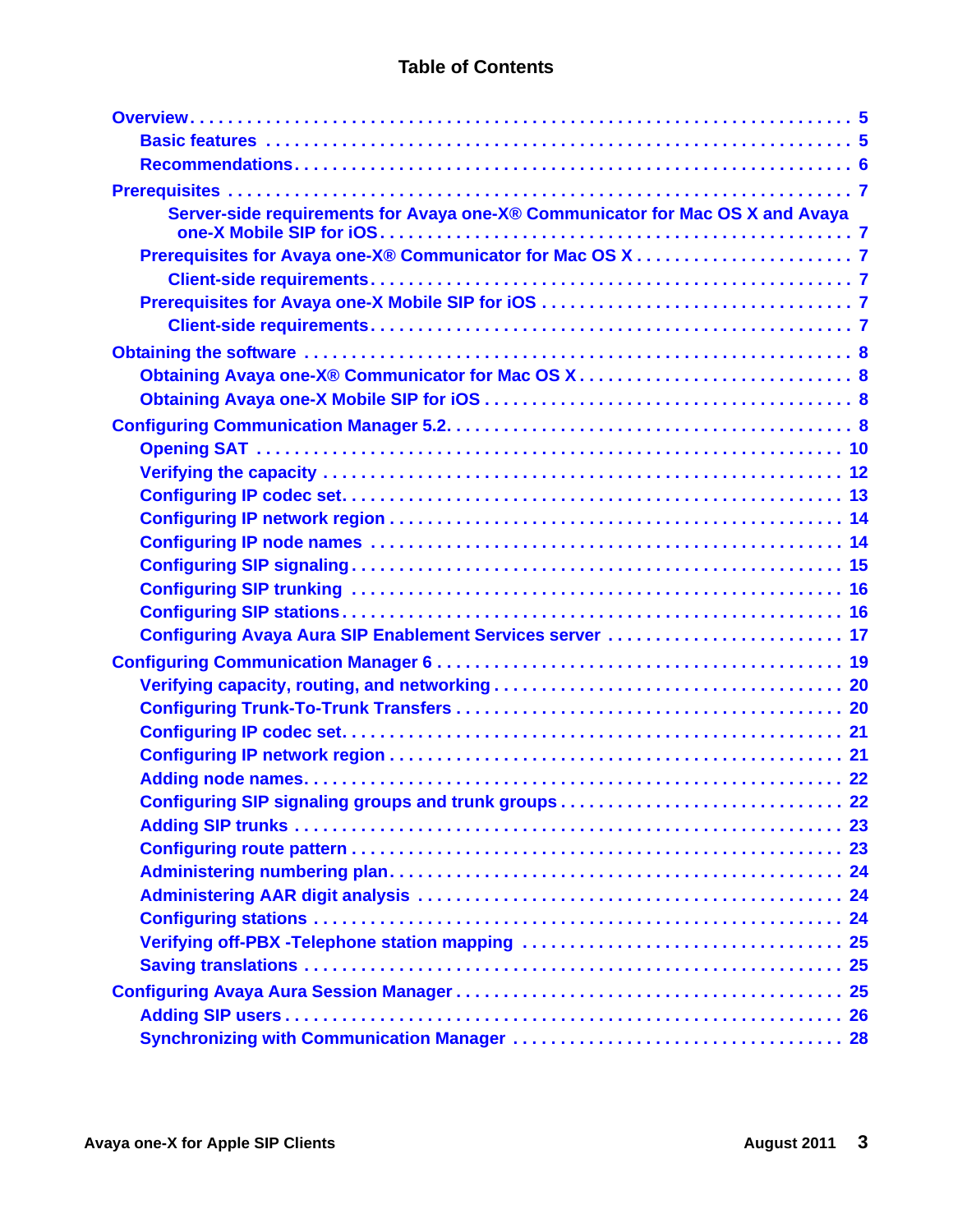| Configuring Avaya one-X® Communicator as a SIP endpoint on Communication Manager and |  |
|--------------------------------------------------------------------------------------|--|
|                                                                                      |  |
|                                                                                      |  |
|                                                                                      |  |
|                                                                                      |  |
|                                                                                      |  |
|                                                                                      |  |
|                                                                                      |  |
|                                                                                      |  |
|                                                                                      |  |
|                                                                                      |  |
| Appendix B: Security recommendations for administrators 40                           |  |
|                                                                                      |  |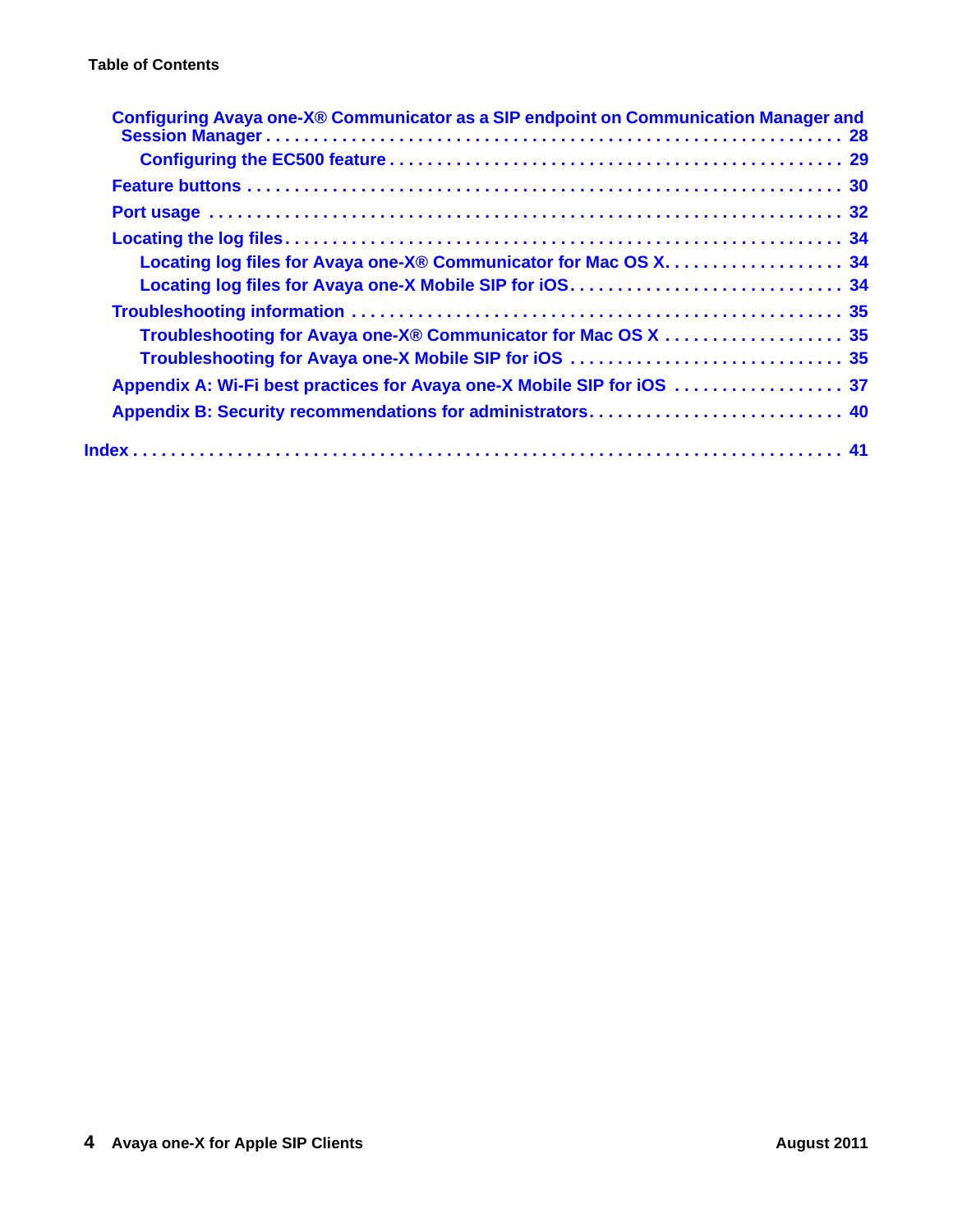# <span id="page-4-0"></span>**Overview**

Avaya one-X for Apple SIP Clients Administrator guide includes the procedure to administer Avaya one- $X^{\circledR}$  Communicator for Mac OS X and Avaya one- $X^{\circledR}$  Mobile SIP for iOS.

Avava one- $X^{\circledast}$  Communicator for Mac OS X is a communication tool using which you can manage your telephony tasks. Avaya one- $X^{\circledR}$  Communicator for Mac OS X provides you with simple, intuitive access to all of your contacts and the features of the desk telephone in a simple soft phone on your Apple computer.

Avaya one-X® Mobile SIP for iOS helps you to manage your telephonic communication tasks by providing you with simple, intuitive access to all of your contacts, and the features of the desk phone in a simple soft phone. Avaya one-X Mobile SIP for iOS adds the capability of Voice over Wi-Fi on a corporate wireless-enabled, Avaya Aura SIP environment.

## <span id="page-4-1"></span>**Basic features**

The Avaya one-X Communicator for Mac OS X and the Avaya one-X Mobile SIP for iOS have the following common basic features:

- Full set of call-control features, including transfer and ad-hoc conferencing
- User preference settings to configure dial plans and emergency number
- Dial from call logs
- PSTN access through Avaya Communication Manager

Following are basic features of Avaya one-X Communicator for Mac OS X:

- Select and control microphone and speaker
- Click-to-dial capability
- User preference settings to control connections to the Avaya Aura environment and to the corporate directory
- Docking and undocking of the dial pad
- Click to access voice mail
- **Redial the last number**
- Speed dial
- Desktop access to your contact list and enterprise directory
- Two usage modes:
	- My Computer: place and receive calls using the computer resources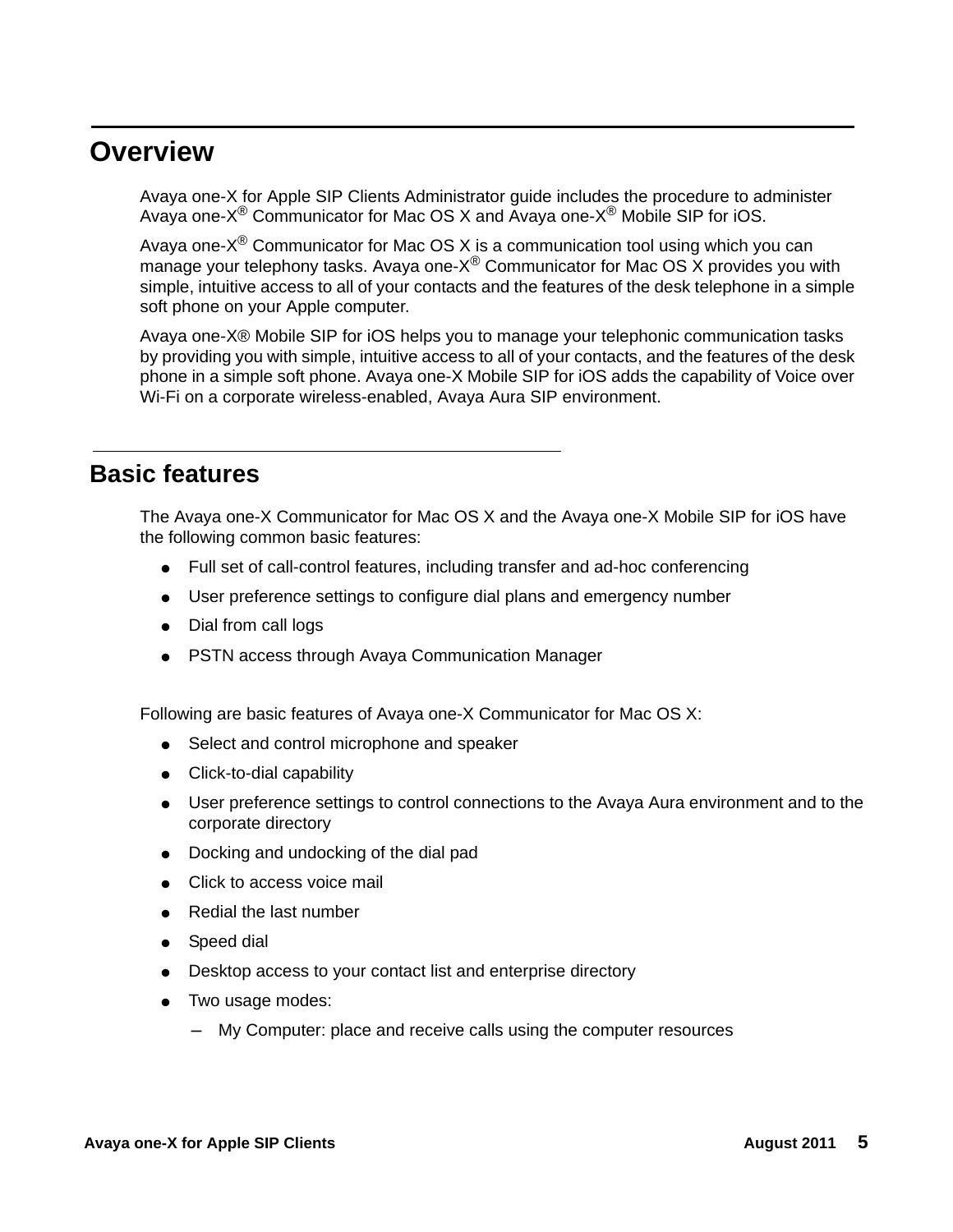- Other: control calls routed to your desk phone

For more information, see *Usage modes* in *Avaya one-X Communicator for Mac OS X User Guide* on the Avaya support Web site [support.avaya.com](http://support.avaya.com).

Following are basic features of Avaya one-X Mobile SIP for iOS:

- Voice over Wi-Fi connectivity
- Call persistence
- Voice mail message waiting indicator
- Favorites list and use the Favorites list to speed-dial your top contacts
- Configure access to your corporate directory, and to your Microsoft Exchange contacts information

## <span id="page-5-0"></span>**Recommendations**

Ensure that you upgrade Communication Manager, Media Servers, and SIP Enablement Services or Session Manager with the latest Service Pack or patches for maximum client stability.

Visit the Avaya support Web site at [support.avaya.com](http://support.avaya.com) to access software and firmware downloads.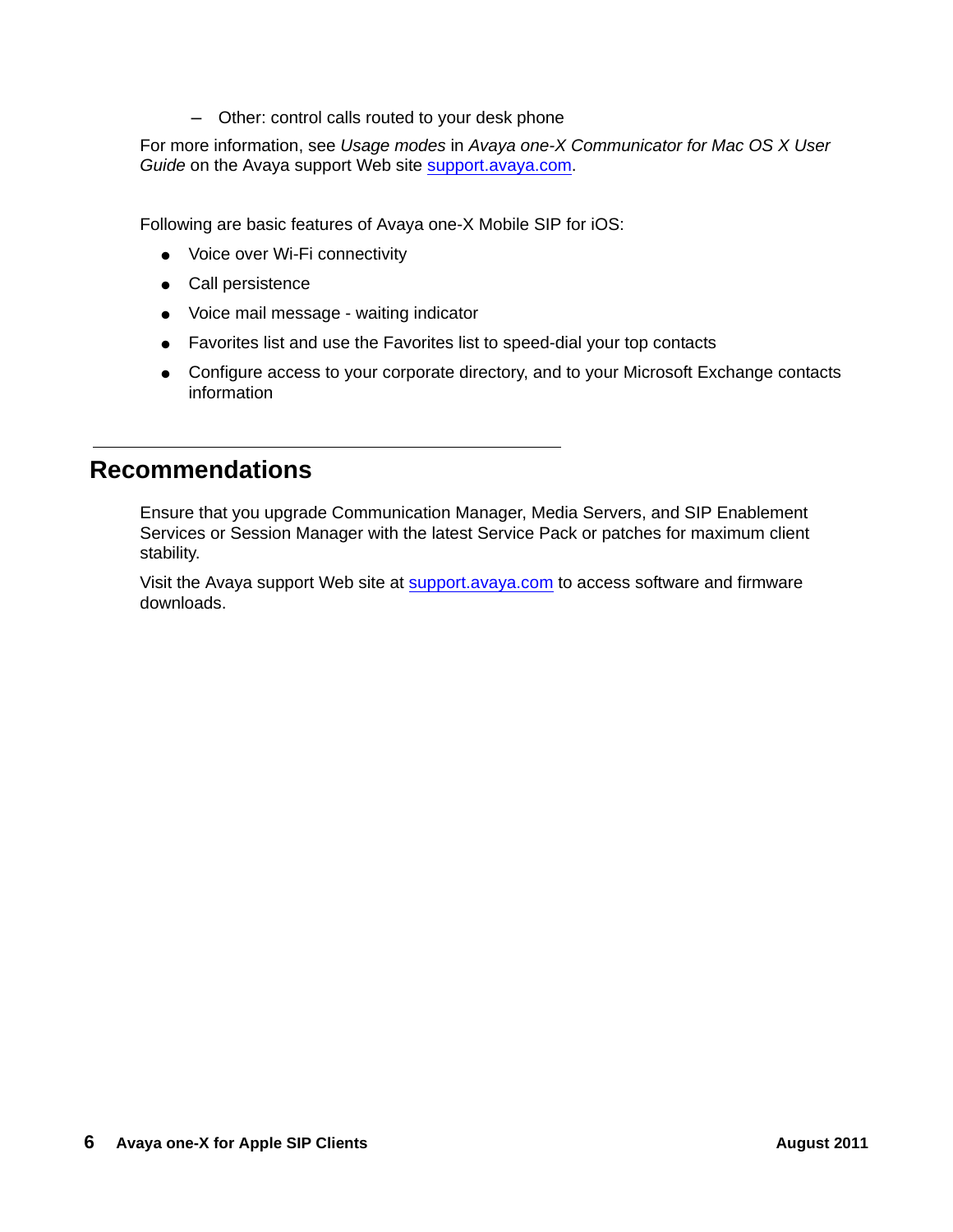# <span id="page-6-6"></span><span id="page-6-0"></span>**Prerequisites**

## <span id="page-6-1"></span>**Server-side requirements for Avaya one-X® Communicator for Mac OS X and Avaya one-X Mobile SIP for iOS**

You must have one of the following two combination of servers for the Avaya one- $X^{\circledast}$ Communicator for Mac OS X and Avaya one-X Mobile SIP for iOS:

- Avaya Aura<sup>®</sup> Communication Manager 5.2 and Avaya Aura<sup>®</sup> SIP Enablement Services 5.2
- Avaya Aura<sup>®</sup> Communication Manager 6.X and Avaya Aura<sup>®</sup> Session Manager 6.X

# <span id="page-6-2"></span>**Prerequisites for Avaya one-X® Communicator for Mac OS X**

### <span id="page-6-3"></span>**Client-side requirements**

Your device must meet the following minimum requirements to use the Avaya one- $X^{\circledast}$ Communicator for Mac OS X:

### **Hardware**:

- Processor: Intel 1.6 GHz or higher
- Memory: 1 GB of RAM
- Hard disc space: 1 GB

### **Software**:

● Operating system: Leopard 10.5.X, Snow Leopard 10.6.X, or Lion 10.7.X

# <span id="page-6-4"></span>**Prerequisites for Avaya one-X Mobile SIP for iOS**

The following minimum requirements must be met to use the Avaya one-X Mobile SIP for iOS:

### <span id="page-6-5"></span>**Client-side requirements**

### **Hardware**:

- iPod touch 4th generation
- iPhone 3GS or iPhone 4
- iPad 1 or iPad 2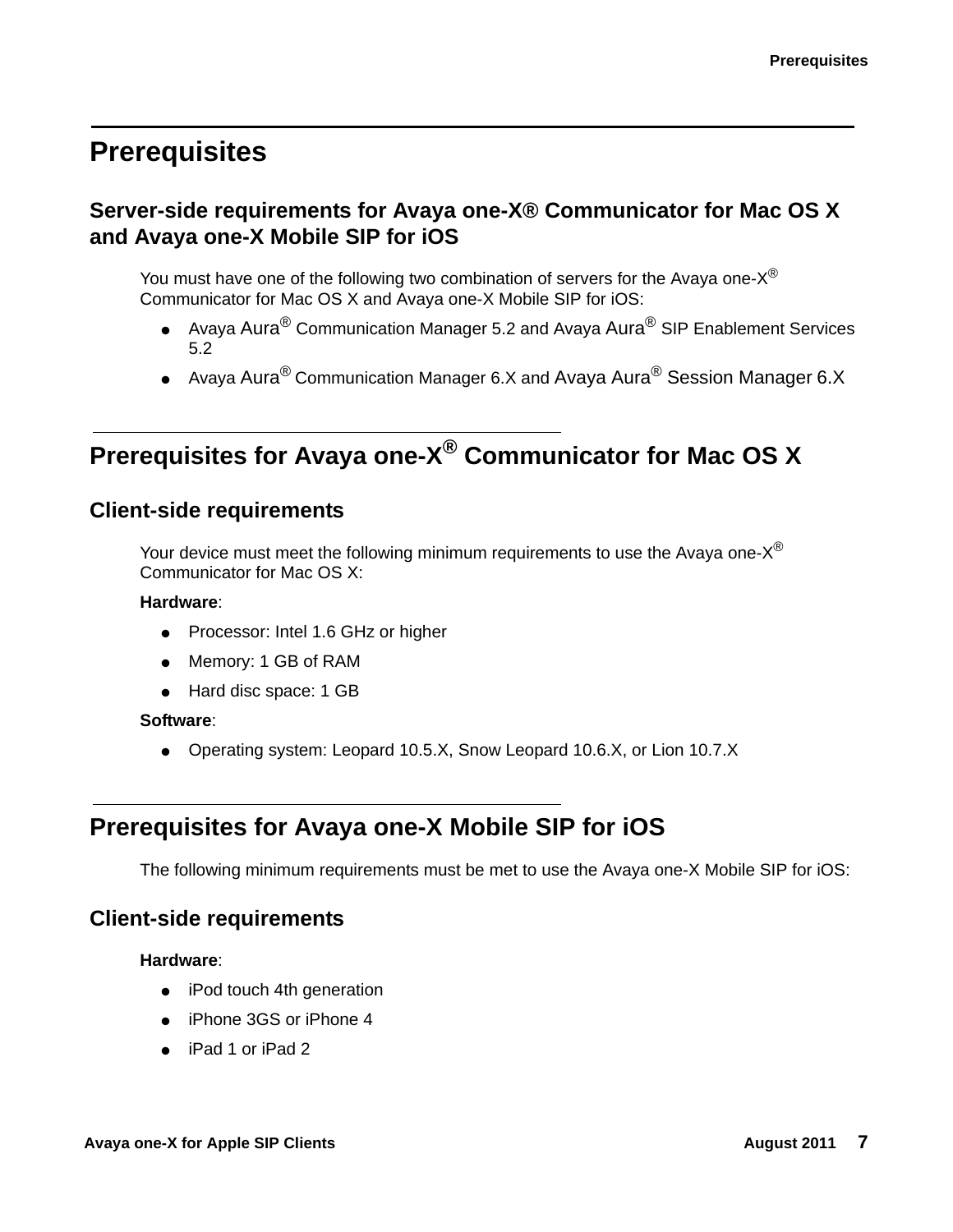### **Software**:

● iOS 4.3 or later

# <span id="page-7-0"></span>**Obtaining the software**

## <span id="page-7-1"></span>**Obtaining Avaya one-X® Communicator for Mac OS X**

To obtain the Avaya one-X® Communicator for Mac OS X licensed software, send a request to apslicense@avaya.com with the following information:

- Customer name
- Avaya partner name (if applicable)
- SAP order number
- Number of licenses ordered

Once the request is received and processed, instructions for downloading the software will be e-mailed to the e-mail address that the request was originated from. You should receive a response within 48 hours; response time can vary depending on the demand.

# <span id="page-7-2"></span>**Obtaining Avaya one-X Mobile SIP for iOS**

You can obtain the Avaya one-X Mobile SIP for iOS application from the iTunes App Store. You can find the Avaya one-X Mobile SIP for iOS application by searching for the keyword **Avaya one-X Mobile SIP**.

# <span id="page-7-4"></span><span id="page-7-3"></span>**Configuring Communication Manager 5.2**

This section provides procedures for configuring IP codec sets and associating Session Initiation Protocol (SIP) telephone numbers with off-PBX telephone stations in Avaya Aura<sup>®</sup> Communication Manager 5.2.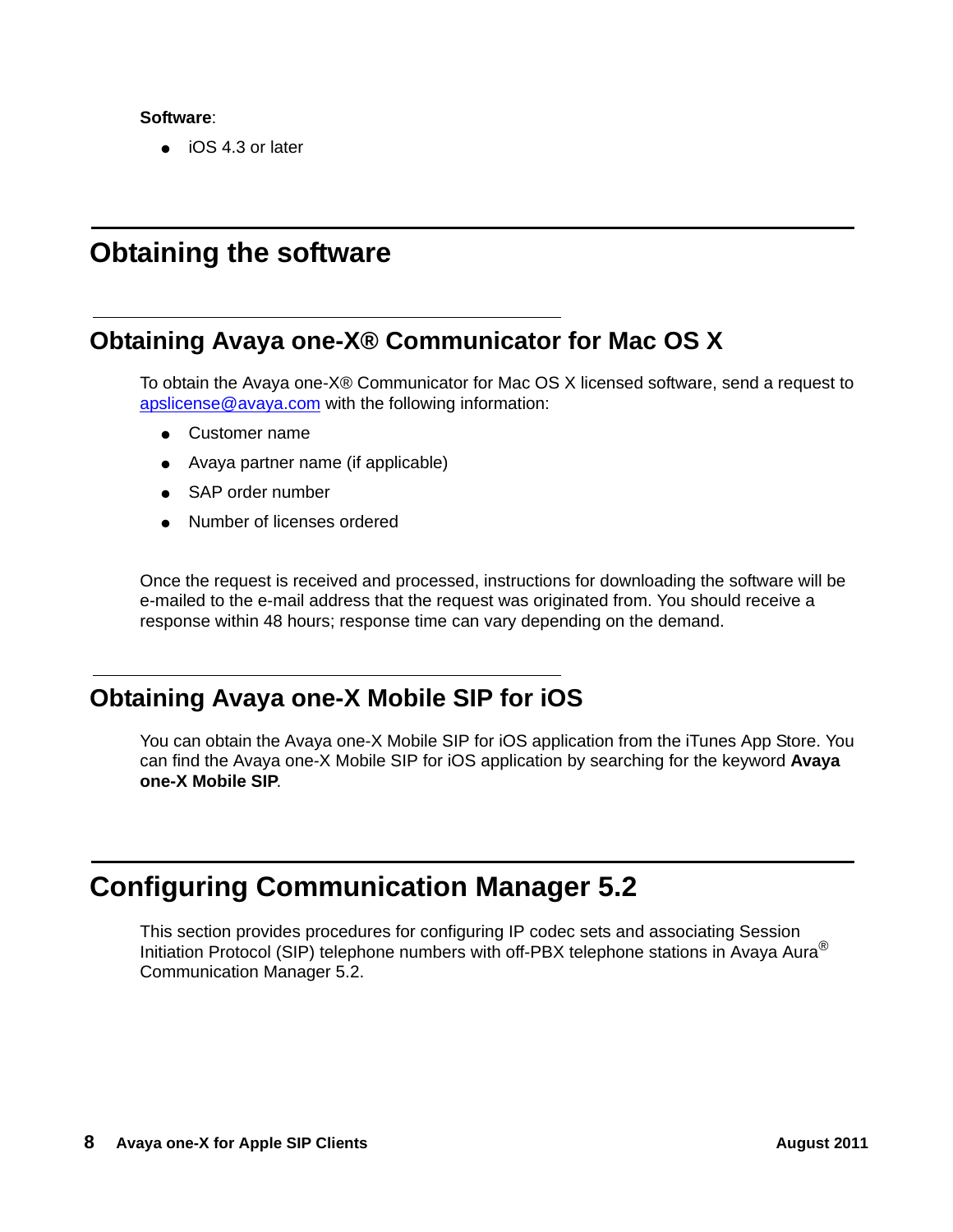IP codecs set identify the codecs to use in Voice over IP (VoIP) calls. An off-PBX telephone is a telephone which Communication Manager does not control; for example, a cellular phone, a desk phone, or a SIP client. However, you can apply the Communication Manager features and calling privileges to an off-PBX telephone by associating a local, on-PBX extension with the off-PBX telephone. These on-PBX telephones, which are associated with off-PBX telephones are known as outboard proxy SIP (OPS) stations.

You must perform the configuration steps on the Communication Manager system access terminal (SAT).

### **Note:**

Configuration information in the following sections only lists those fields for which you must enter a value. All the other fields use default values.



**Figure 1: Sample network setup for Communication Manager 5.2**

The sample network setup for Communication Manager 5.2 consists of a pair of Avaya S8710 Media Servers, an Avaya G650 Media Gateway, an Avaya SIP Enablement Services (SES) server, and the Avaya one-X<sup>®</sup> Communicator for Mac OS X and Avaya one-X<sup>®</sup> Mobile SIP for iOS. The Avaya Aura Communication Manager is installed on the S8710 Media Servers. The solution described is also extensible to other Avaya Media Servers and Media Gateways. For completeness, Avaya H.323 IP telephones have been provided. The analog PSTN telephone is included to demonstrate calls routed by Avaya Communication Manager between the Avaya one-X mobile SIP for iOS and PSTN.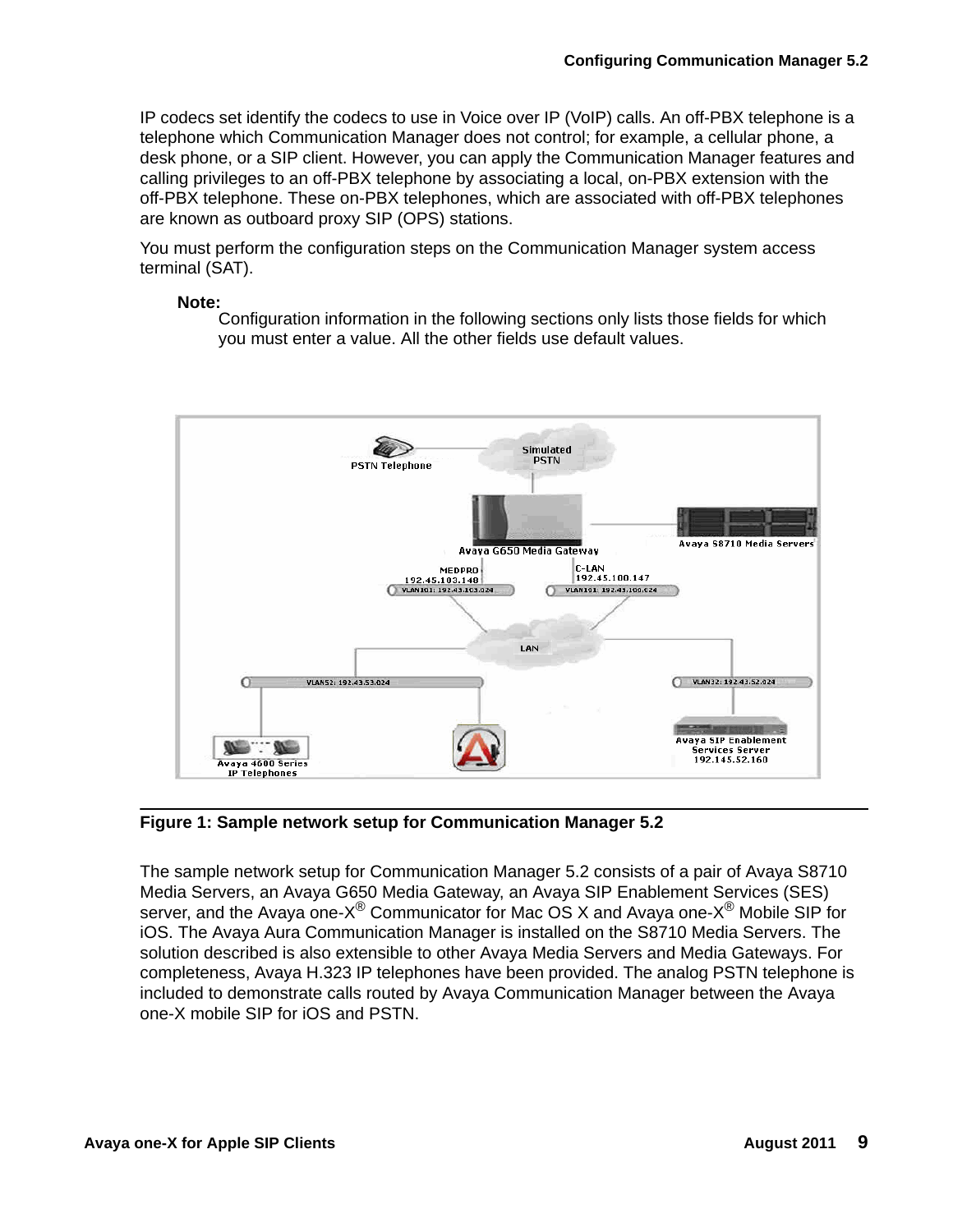### **Call from SIP user**

- 1. The Avaya SIP client originates a call to a user on the PSTN. The system delivers the call request to SES. If the originator were an H.323, digital, or an analog end point, then the system directly sends the call request to PSTN through the media gateway from Avaya S8710 Media Server running Communication Manager.
- 2. SES routes the call over the SIP trunk to the Avaya 8710 Server running Communication Manager for origination services. Therefore, Communication Manager can apply the appropriate call restrictions to the end point, handle call routing, and track the status of the SIP client, which is an off-PBX station.

Station is added first as an off-PBX station in Communication Manager. An off-PBX telephone is a phone that Avaya Communication Manager does not control, such as a cellular phone, a home telephone, or a SIP telephone. However, Avaya Communication Manager features and calling privileges can be applied to an off-PBX telephone by associating a local, on-PBX extension with the off-PBX telephone. This approach is taken for SIP telephones that register with the Avaya SES server and Session Manager and intend to use Avaya Communication Manager for call origination and termination services. Similarly, on the Avaya SIP servers, the number of the SIP telephone is administratively associated with the extension of the on-PBX station.

3. After applying the origination services, Communication Manager routes the call to PSTN.

### **Call from PSTN user**

- 1. A user on the PSTN dials a DID number assigned to the Avaya SIP client at the enterprise site.
- 2. Based on the DID, the system routes the call to Avaya 8710 server running Communication Manager over PSTN trunk.
- 3. Since the call is destined for an Avaya SIP client, Communication Manager routes the call to SES over SIP trunk.
- 4. SES terminates the call to the Avaya SIP client.
- <span id="page-9-1"></span>5. If the destination of the call is an H.323, digital, or analog end point, then Communication Manager terminates the call directly to the end point.

## <span id="page-9-0"></span>**Opening SAT**

You can access the SAT interface by any of the following processes:

- Putty
- Provision

For example, perform the following steps to access SAT through Putty:

1. Double click on the Putty.exe file to open the **Putty Configuration** window.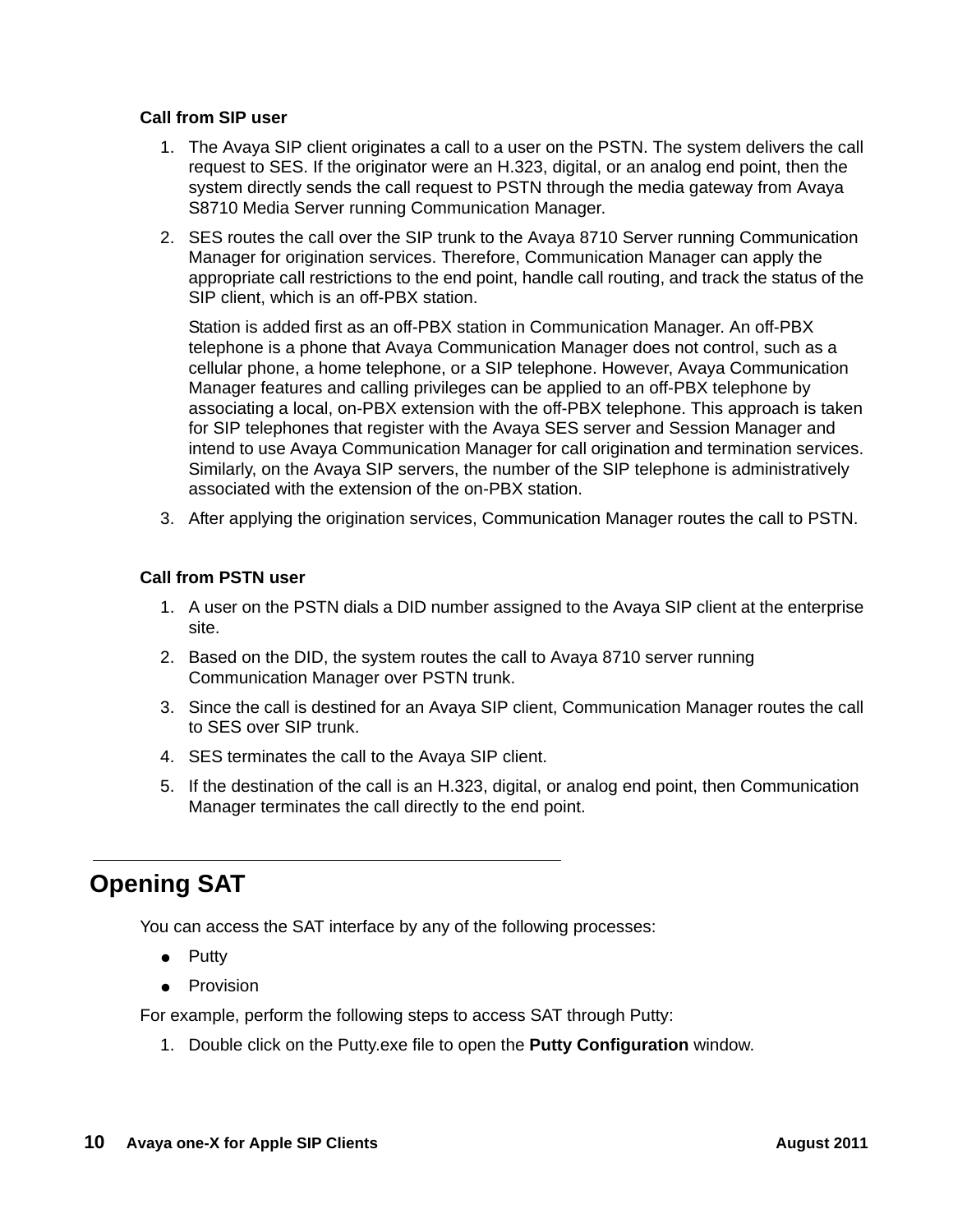**Note:**

Contact Avaya professional service personnel to get a copy of the Putty software.

- 2. On the **Host Name (or IP Address)** field, enter the IP address of your Communication Manager server.
- 3. Click **Open**.
- 4. On the command prompt, enter your user id and press **Enter**.
- 5. Enter your password and press **Enter**.
- 6. On the **Enter your terminal type** field, enter the type of your terminal, for example **sunt**.
- 7. Enter **n** and press **Enter**.
- 8. Enter **autosat** and press **Enter**.
- 9. Enter your password and press **Enter**.
- 10. Enter a **Terminal Type**, for example, **sunt**. The SAT interface opens.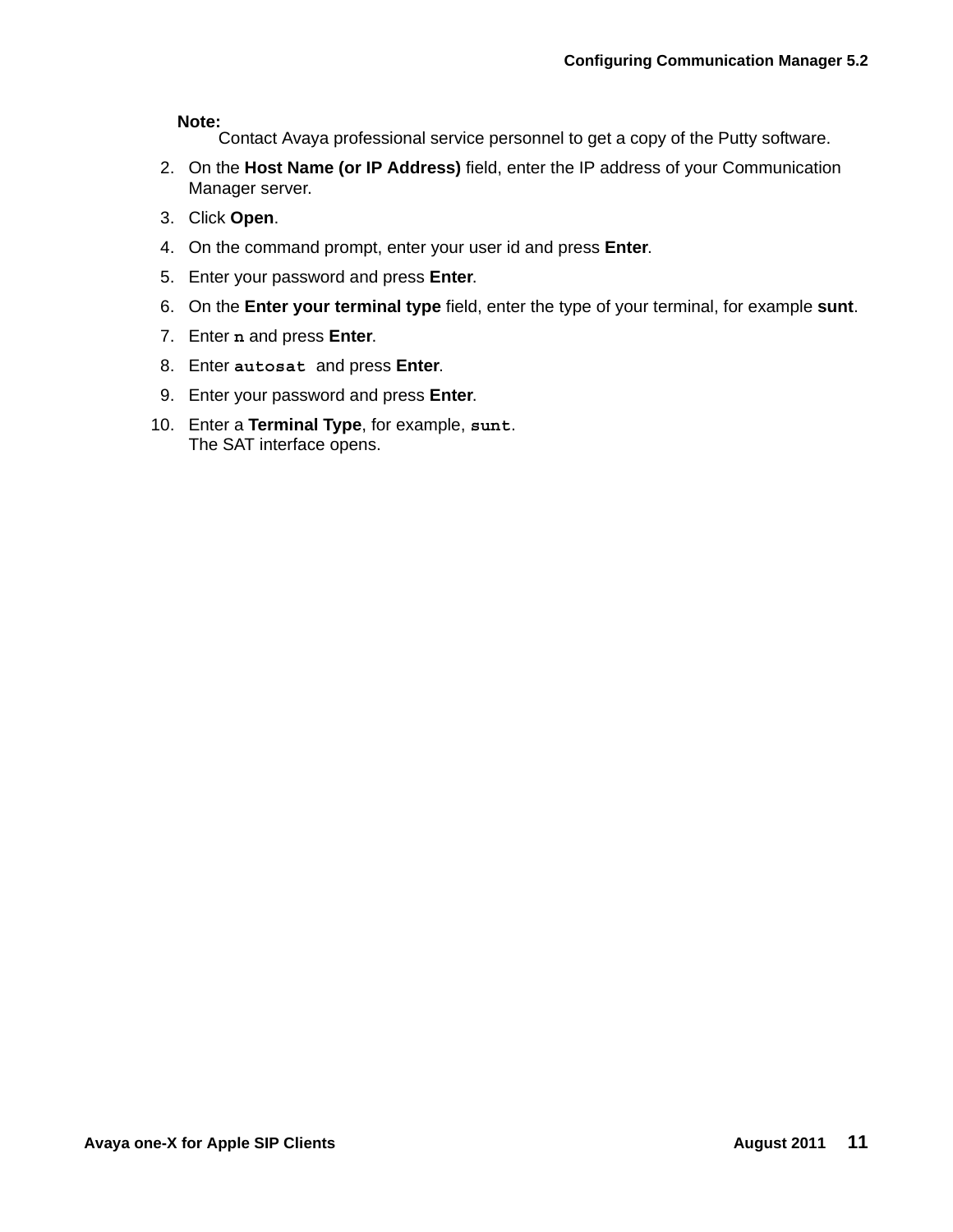# <span id="page-11-1"></span><span id="page-11-0"></span>**Verifying the capacity**

To perform capacity verification:

1. On the SAT interface, enter the following command:

**display system-parameters customer-options**

2. On the **OPTIONAL FEATURES** page, verify that there are sufficient **Maximum Off-PBX Telephones – OPS** licenses.



3. On the next page of the **OPTIONAL FEATURES** page, verify that the number of SIP trunks supported by the system is sufficient for the number of trunks to use.

| display system-parameters customer-options<br>OPTIONAL FEATURES   | Page                                       | $2$ of | 10 |
|-------------------------------------------------------------------|--------------------------------------------|--------|----|
| IP PORT CAPACITIES                                                | USED                                       |        |    |
| Maximum Administered H.323 Trunks: 200                            | 148                                        |        |    |
| Maximum Concurrently Registered IP Stations: 1000                 |                                            |        |    |
| Maximum Administered Remote Office Trunks: 0                      | $\begin{array}{c} 2 \\ 0 \\ 0 \end{array}$ |        |    |
| Maximum Concurrently Registered Remote Office Stations: 0         |                                            |        |    |
| Maximum Concurrently Registered IP eCons: 0                       |                                            |        |    |
| Max Concur Registered Unauthenticated H.323 Stations: 0           | $\overline{0}$                             |        |    |
| Maximum Video Capable H.323 Stations: 0                           |                                            |        |    |
| Maximum Video Capable IP Softphones: 0                            |                                            |        |    |
| Maximum Administered SIP Trunks: 200                              | 153                                        |        |    |
| Maximum Number of DS1 Boards with Echo Cancellation: 0            |                                            |        |    |
| Maximum TN2501 VAL Boards: 1                                      |                                            |        |    |
| Maximum G250/G350/G700 VAL Sources: 0                             | $\overline{0}$                             |        |    |
| Maximum TN2602 Boards with 80 VoIP Channels: 2                    |                                            |        |    |
| Maximum TN2602 Boards with 320 VoIP Channels: 2                   |                                            |        |    |
| Maximum Number of Expanded Meet-me Conference Ports: 0            |                                            |        |    |
| (NOTE: You must logoff & login to effect the permission changes.) |                                            |        |    |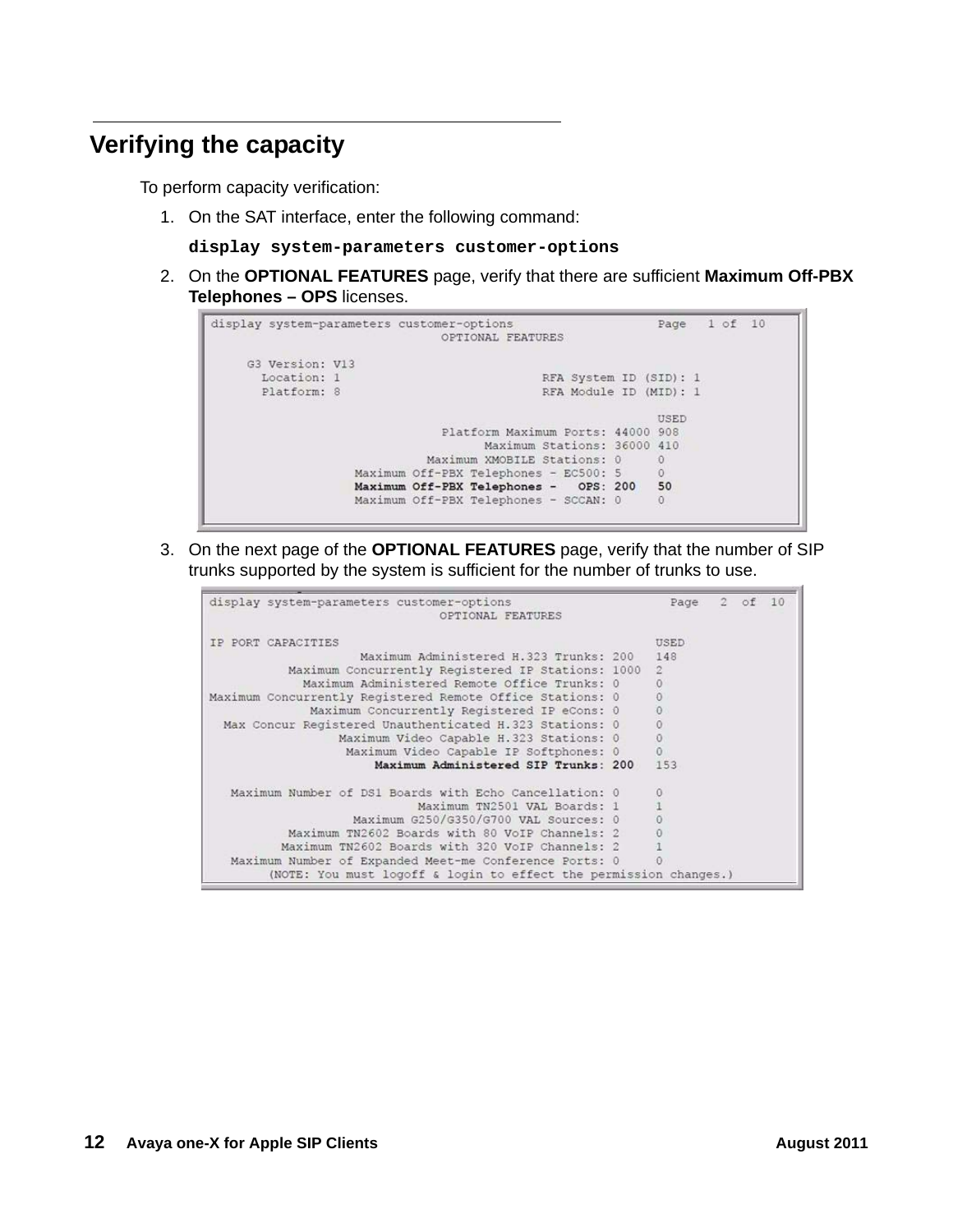## <span id="page-12-0"></span>**Configuring IP codec set**

<span id="page-12-1"></span>1. On the SAT interface, enter the following command: **change ip-codec-set** *n*

Where *n* is the number of the IP codec set. Enter a value between one and seven for the IP codec set number.

### **Note:**

For the compliance testing, **G.711MU** and **G.729AB** were used and Media **Encryption** was set to **none** as SIP telephony does not support encryption.

```
change ip-codec-set 2
                                                                                Page 1 of 2
                                  IP Codec Set
    Codec Set: 2
Audio Silence Frames Packet<br>
Codec Suppression Per Pkt Size(ms)<br>
1: G.711MU n 2 20<br>
2: G.729AB n 2 20
 3:4:5:6:7:Media Encryption
1: none
 2:3:
```
- 2. Enter the following command: **change ip-network-region** *n* Where *n* is the network region value. Enter a value between one and 250 for the network region value.
- 3. Specify the following fields:
	- **Authoritative Domain**: This must match the SIP domain
	- **Intra-region IP-IP Direct Audio**
	- **Codec Set**
	- **Inter-region IP-IP Direct Audio**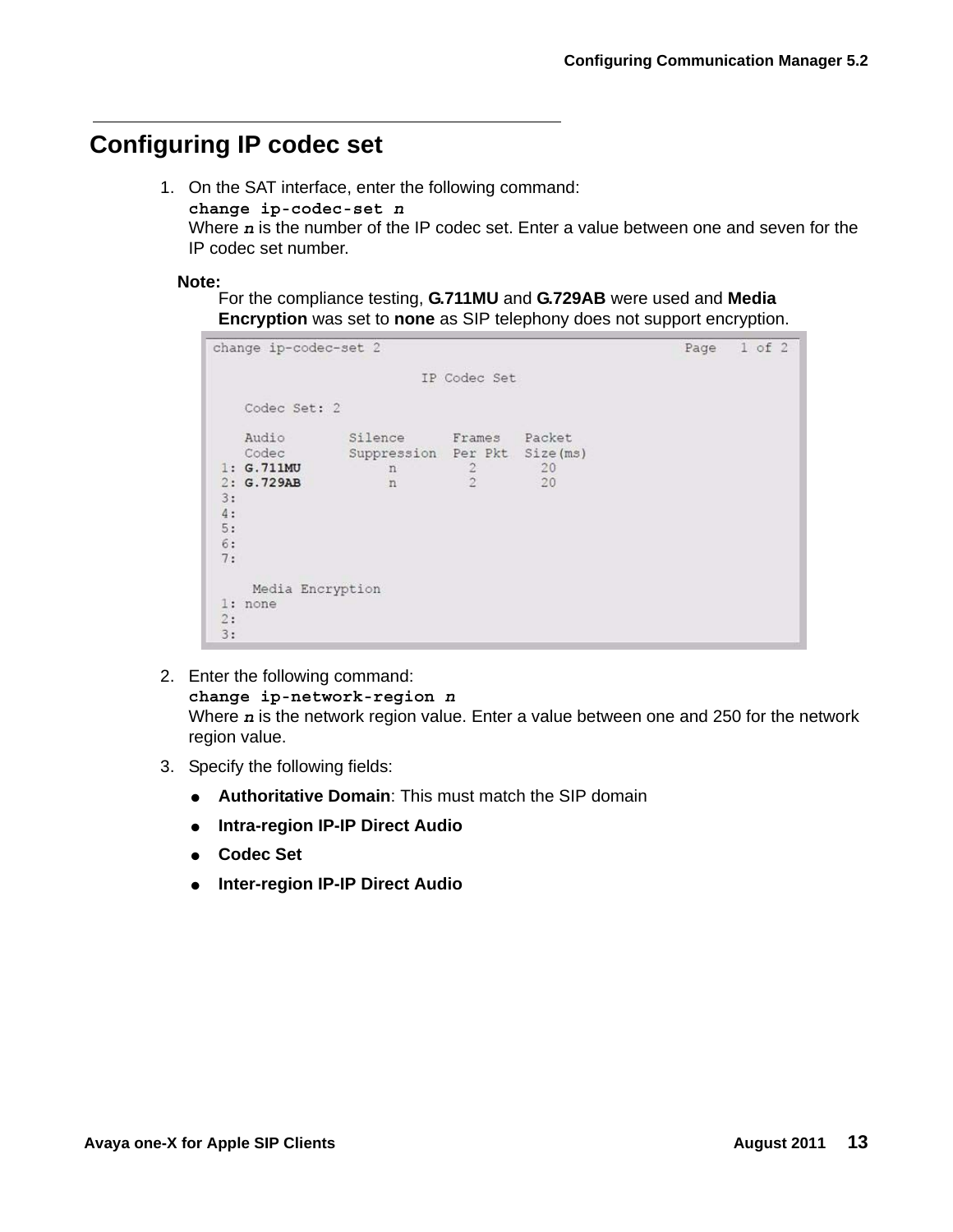```
change ip-network-region 2
                                                                    Page 1 of 19
                                IP NETWORK REGION
  Region: 2
Location:
                Authoritative Domain: devconnect.com
   Name:
MEDIA PARAMETERS
                                Intra-region IP-IP Direct Audio: yes
     Codec Set: 2
                               Inter-region IP-IP Direct Audio: yes
   UDP Port Min: 2048
                                            IP Audio Hairpinning? y
  UDP Port Max: 65535
DIFFSERV/TOS PARAMETERS
                                         RTCP Reporting Enabled? y
Call Control PHB Value: 46<br>
RTCP MONITOR SERVER PARAMETERS<br>
Audio PHB Value: 46 Use Default Server Parameters? y
       Video PHB Value: 26
802.1P/Q PARAMETERS
Call Control 802.1p Priority: 6
       Audio 802.1p Priority: 6
       Video 802.1p Priority: 5
                                     AUDIO RESOURCE RESERVATION PARAMETERS
H.323 IP ENDPOINTS
                                                         RSVP Enabled? n
H.323 Link Bounce Recovery? y
Idle Traffic Interval (sec): 20
  Keep-Alive Interval (sec): 5
           Keep-Alive Count: 5
```
# <span id="page-13-0"></span>**Configuring IP network region**

<span id="page-13-2"></span>On the next page of the **IP NETWORK REGION Connection Management** page, enter **y** to enable inter-region connectivity between regions as shown in the following image:

```
Page 3 of 19
                          Inter Network Region Connection Management
src dst codec direct Total
                                                   Video
                                                                                          Dyn
rgn rgn set WAN WAN-BW-limits WAN-BW-limits Intervening-regions CAC IGAR
                     y :NoLimit
 \overline{2}\overline{2}\overline{n}2 \quad 2\overline{2}\overline{2}\rightarrow\overline{2}\sqrt{4}
```
# <span id="page-13-1"></span>**Configuring IP node names**

- <span id="page-13-3"></span>1. On the SAT interface, enter the following command: **change node-names ip**
- 2. Add a node name for SES server along with the IP address as shown in the following image: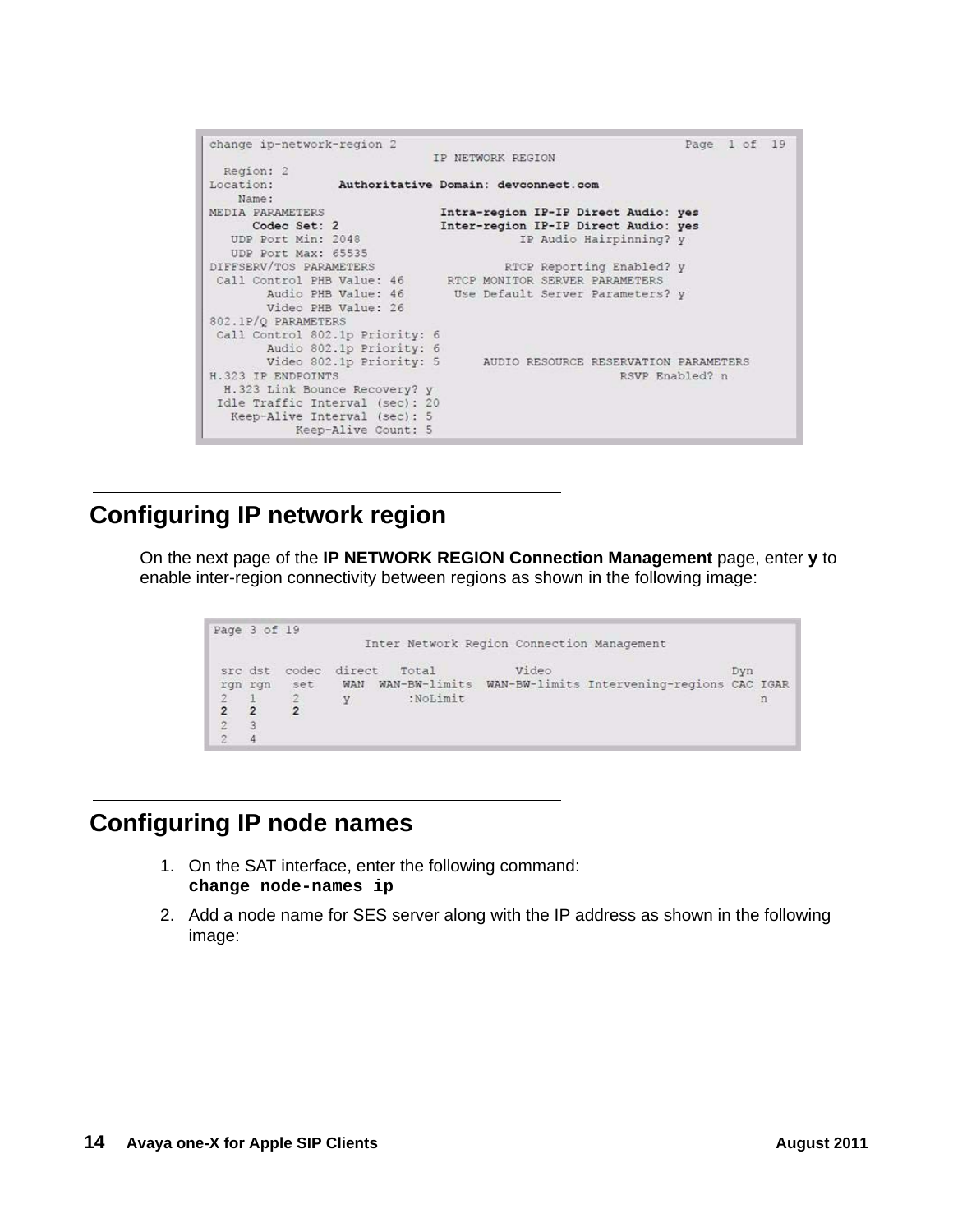```
change node-names ip
                                                                            Page 1 of 1
                                     IP NODE NAMES
                       IP Address
    Name
                    192.45 .100.147
CLAN-1A06
                     192.45 .103.148<br>192.45 .52 .160
MEDPRO-1A13
SES
```
# <span id="page-14-0"></span>**Configuring SIP signaling**

1. On the SAT interface, enter the following command:

**add signaling-group**

- 2. Specify the following fields:
	- **Group Type**: Set to sip
	- **Transport Method**: Set to tls
	- **Near-end Node Name**: Set to CLAN name
	- **Far-end Node Name**: Set to Avaya SIP Enablement Services server name
	- **Far-end Network Region**: Set to the configured region
	- **Far-end Domain:** This must match the SIP domain

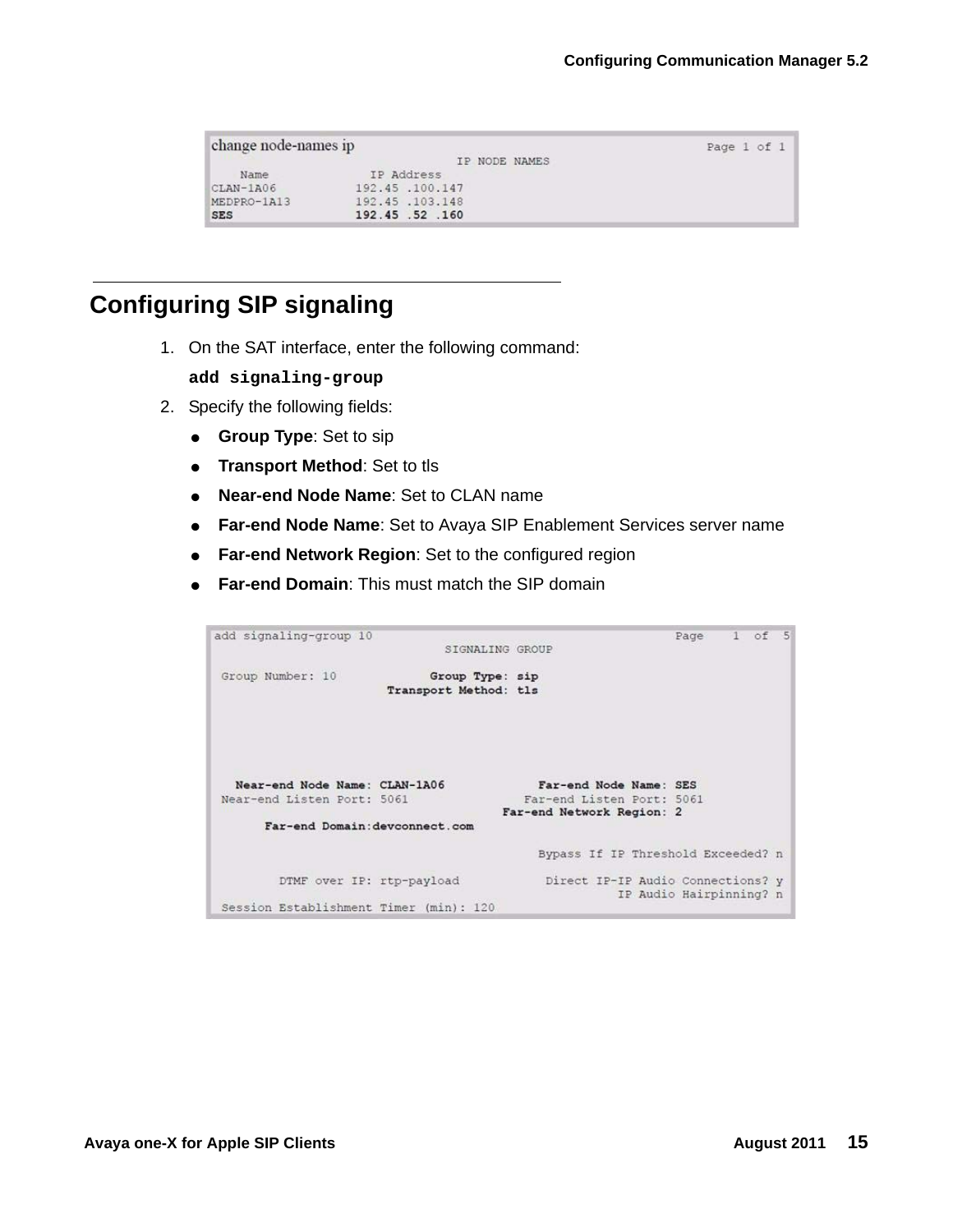# <span id="page-15-0"></span>**Configuring SIP trunking**

- 1. On the SAT interface, enter the following command: **add trunk-group**
- 2. Specify the following fields:
	- **Group Type**: Set to sip.
	- **TAC**: Trunk access code, set to any number with one to four digits. You can use the characters asterisk (\*) and pound sign (#) as the first digit.
	- **Signaling Group**: Set to the same value as the group number you have configured to ise for SIP trunk.
	- **Number of Members**: Set to any value between zero and 250.
	- **Group Name**: Enter a descriptive name for the group name.

| add trunk-group 10 |                             |                     |                 |      | Page                   |                | $1$ of $21$ |  |
|--------------------|-----------------------------|---------------------|-----------------|------|------------------------|----------------|-------------|--|
|                    |                             | TRUNK GROUP         |                 |      |                        |                |             |  |
| Group Number: 10   |                             |                     | Group Type: sip |      |                        | CDR Reports: y |             |  |
|                    | Group Name: SIP-SES-DevCon1 |                     | COR: 1          | TN:1 |                        | TAC: 110       |             |  |
| Direction: two-way |                             | Outgoing Display? n |                 |      |                        |                |             |  |
| Dial Access? n     |                             |                     |                 |      | Night Service:         |                |             |  |
| Queue Length: 0    |                             |                     |                 |      |                        |                |             |  |
| Service Type: tie  |                             |                     | Auth Code? n    |      |                        |                |             |  |
|                    |                             |                     |                 |      | Signaling Group: 10    |                |             |  |
|                    |                             |                     |                 |      | Number of Members: 150 |                |             |  |

# <span id="page-15-1"></span>**Configuring SIP stations**

<span id="page-15-2"></span>To configure an OPS station:

- 1. On the SAT interface, enter the following command: **add station** *extension number* Where *extension number* is the local extension number of the user.
- 2. On the page 1 of the **STATION** form, specify the following:
	- **Type**: Set to 96XX SIP
	- **Port**: Set to X for administration without hardware (AWOH) as SIP stations are not directly connected to Communication Manager.
	- **Name:** Enter a descriptive name.
	- **IP Soft phone**: Set to y.
- 3. Go to next page of STATION form 2.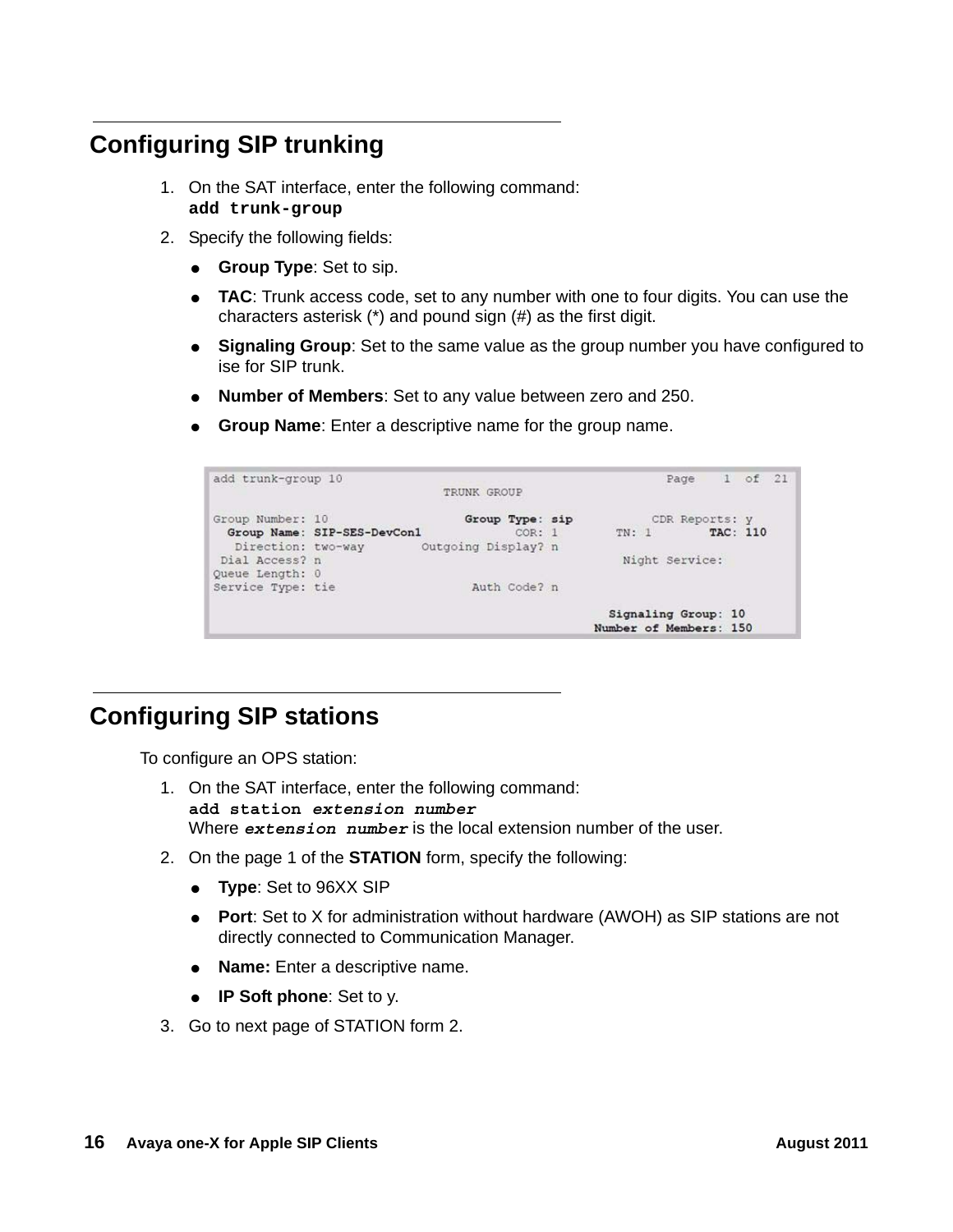- 4. If the connectivity between Communication Manager and Modular Messaging is SIP, then you need to have the following settings while configuring the STATION:
	- **LWC Reception**: spe
	- **MWI Served User Type**: sip-adjunct
- 5. On the **BUTTON ASSIGNMENT** field, add the number of call appearances entries. The number of call appearances must match the value of the **Call Limit** field on the page 2 of the **STATION WITH OFF-PBX TELEPHONE INTEGRATION** page.
- 6. Enter the following command: **add off-pbx-telephone station-mapping**
- 7. Specify the following fields:
	- **Station Extension**: Specify the extension of the OPS station that you have configured.
	- **Application**: Set to OPS.
	- **Phone Number**: Enter the number of the station that Avaya one-X® Communicator for Mac OS X will use for registration and call termination. It is not necessary that the phone number has to be the same as the **Station Extension**.
	- **Trunk Selection**: Set to the trunk group number, which you have built between the SIP Enablement Services server and the Communication Manager server.

|                      | add off-pbx-telephone station-mapping 54008 |                |          |              | STATIONS WITH OFF-PBX TELEPHONE INTEGRATION | Page | $1$ of        | $\overline{2}$ |
|----------------------|---------------------------------------------|----------------|----------|--------------|---------------------------------------------|------|---------------|----------------|
| Station<br>Extension | Application                                 | Dial<br>Prefix |          | Phone Number | Trunk<br>Selection                          | Set  | Configuration |                |
| 54008                | <b>OPS</b>                                  |                | $-54008$ |              | 10                                          |      |               |                |

<span id="page-16-1"></span>8. Go to page 2 of the **STATION WITH OFF-PBX TELEPHONE INTEGRATION** page and verify that the value of the **Call Limit** field matches the number of call appearances you have configured on step 4.

# <span id="page-16-0"></span>**Configuring Avaya Aura SIP Enablement Services server**

Avaya one- $X^{\circledR}$  Communicator for Mac OS X registers with Avaya Aura $^{\circledR}$  SIP Enablement Services server using SIP user accounts.

This section provides the steps for creating SIP user accounts in Avaya SIP Enablement Services server and associating the ISP users with Communication manager OPS station extension.

- 1. Open the Web browser of your computer.
- 2. On the address bar, enter: *xx.xx.xx.xx/admin* Where xx.xx.xx.xx is the IP address of your SIP Enablement Services server.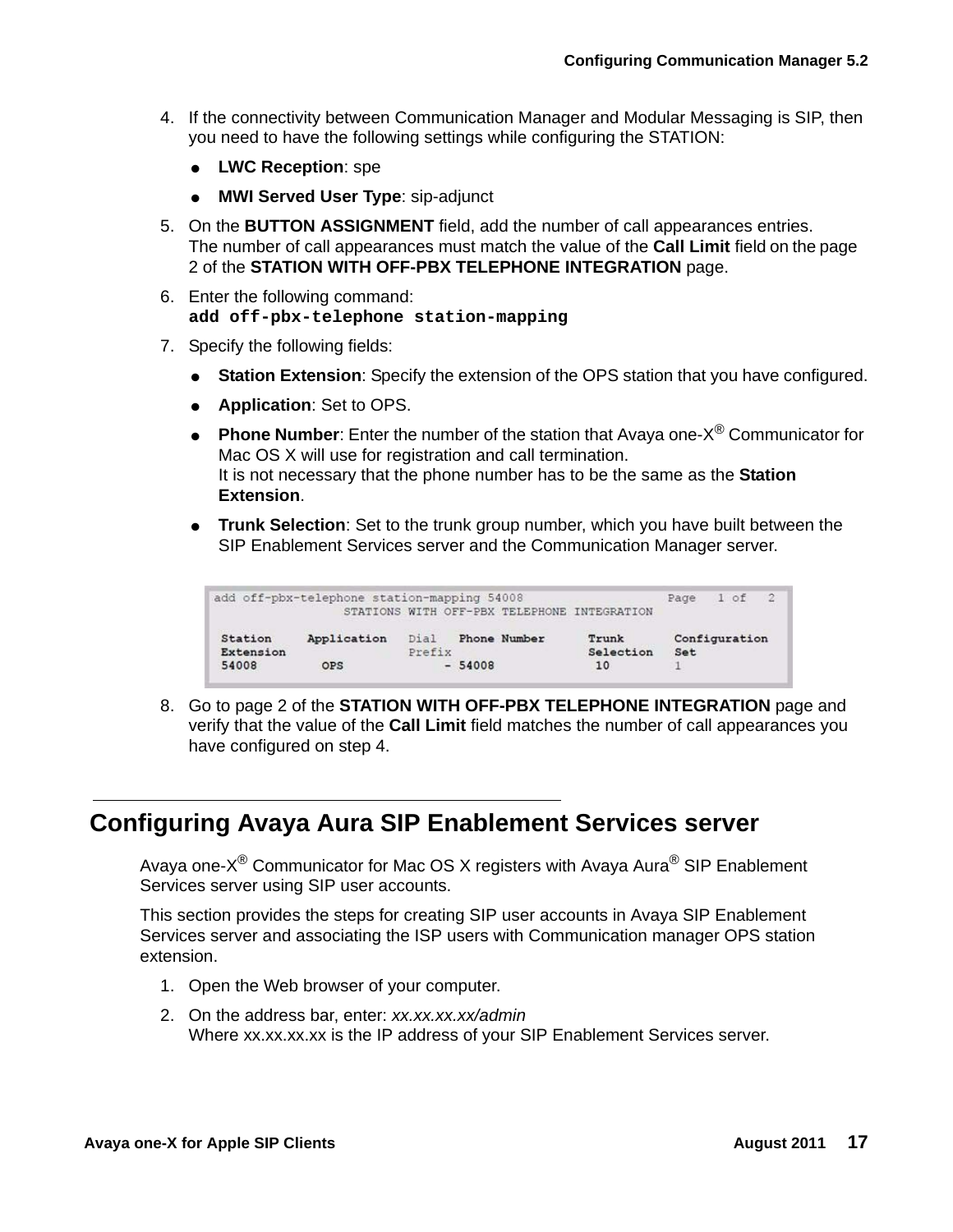- 3. Log in with your administrator credentials.
- 4. Click the **Launch Administration Web Interface** link.
- 5. On the Administration Web interface, click the plus sign (**+**) to expand the options under **Server Configuration**.
- 6. Click **System Properties** and verify that the **SIP Domain** matches the **Far-end Domain** you have configured for the signaling group on Communication Manager.
- 7. Click **+** to expand the options under **Communication Manager Server**.
- 8. Click **Add**.
- 9. On the **Add Communication Manager Server** window, specify the following parameters:
	- **Communication Manager Server Interface Name**: Enter a descriptive name of the Communication Manager server.
	- **SIP Trunk Link Type**: Enter the **Transport Method** field value as **tls**.
	- **SIP Trunk IP Address**: Enter the CLAN IP address which you have specified while adding IP-Node names.
	- Click **Add** > **Continue**.
- 10. On the left pane of the SIP Enablement Services administration Web interface, expand **Users** and click **Add**.
- 11. On the **Add User** window, specify the following fields:
	- **Primary Handle**: Enter the telephone number for Avaya one-X® Communicator for Mac OS X. The number must match the Phone Number and Station Number used while adding the communicator.
	- **Password** and **Confirm Password**: Specify the password that the Avaya one-X<sup>®</sup> Communicator must use to register with the SIP Enablement Services server.
	- **Host**: Select the IP address or the Fully Qualified Domain Name (FQDN) of the SIP Enablement Services server.
- 12. **First Name** and **Last Name**: Enter the first name and the last name of the user.
- 13. Select the **Add Communication Manager Extension** check box.
- 14. Click **Add** > **Continue**.
- 15. On the **Add Communication Manager Server Extension** window, specify the following fields:
	- **Extension**: Specify the extension of the Communication Manager OPS station you have configured.
	- **Communication Manager Server**: Specify the Communication Manager where you have configured the OPS station.
- 16. Click **Add** > **Continue**.
- 17. On the bottom of the right panel, click **Continue**.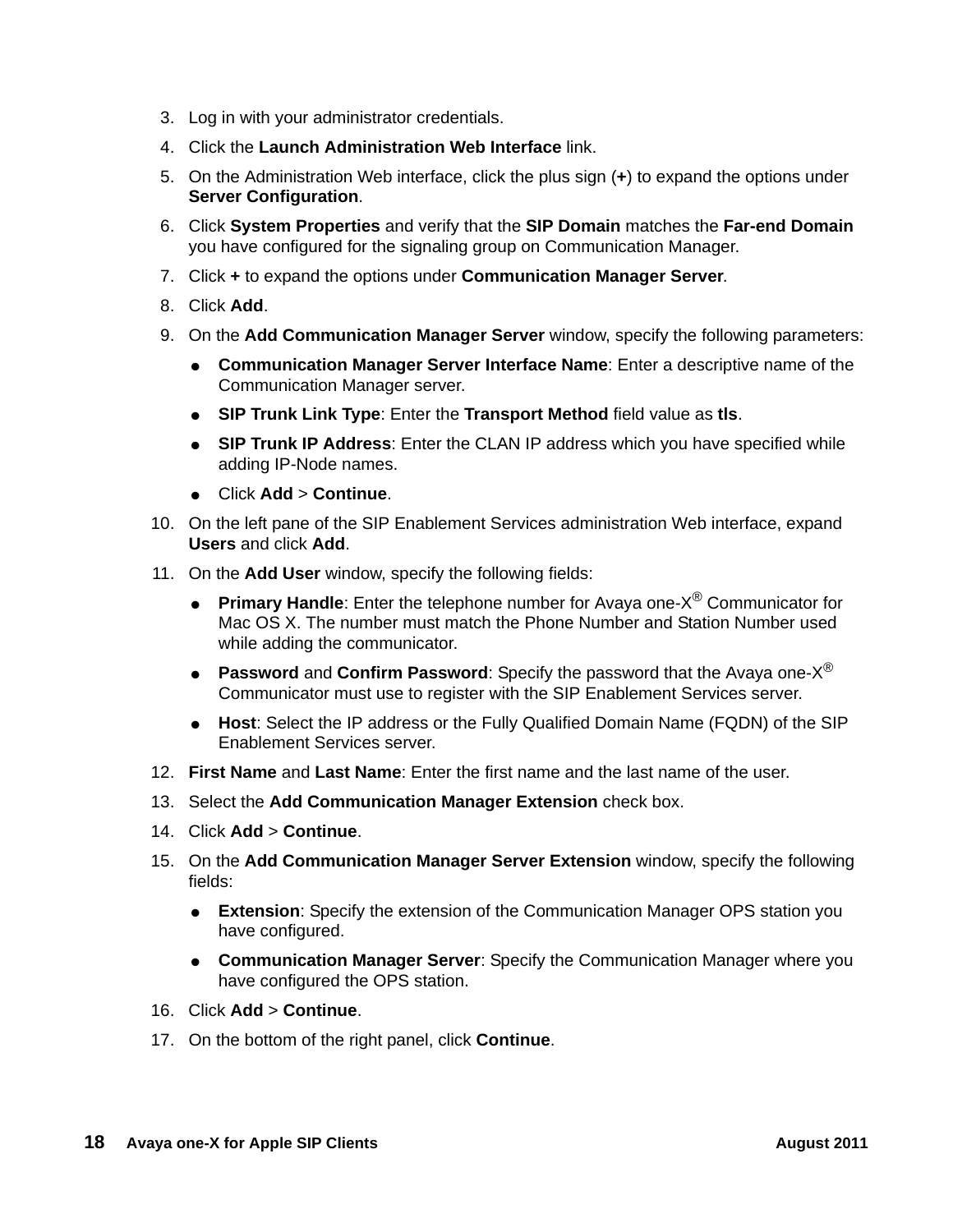**Note:**

<span id="page-18-1"></span>Repeat steps 10 through 17 to add additional SIP users for Avaya one- $X^{\textcircled{8}}$ Communicator for Mac OS X.

# <span id="page-18-0"></span>**Configuring Communication Manager 6**

This section provides procedures to configure SIP trunks between Communication Manager and Session Manager.

If there is insufficient capacity, or a feature is not available, contact an authorized Avaya sales representative to make the appropriate changes.

Before you begin, ensure that Media Server is already configured on Communication Manager.



**Figure 2: Sample network setup for Communication Manager 6**

The sample network setup for Communication Manager 6 uses two Avaya Aura™ Session Managers to support registration of Avaya one- $X^{\circledR}$  Mobile SIP for iOS. Two Session Managers are deployed so that one Session Manager can serve as backup for the other in case of network or a Session Manager failure.

### **Note:**

The failover feature support will be available from iOS release 1.0.2.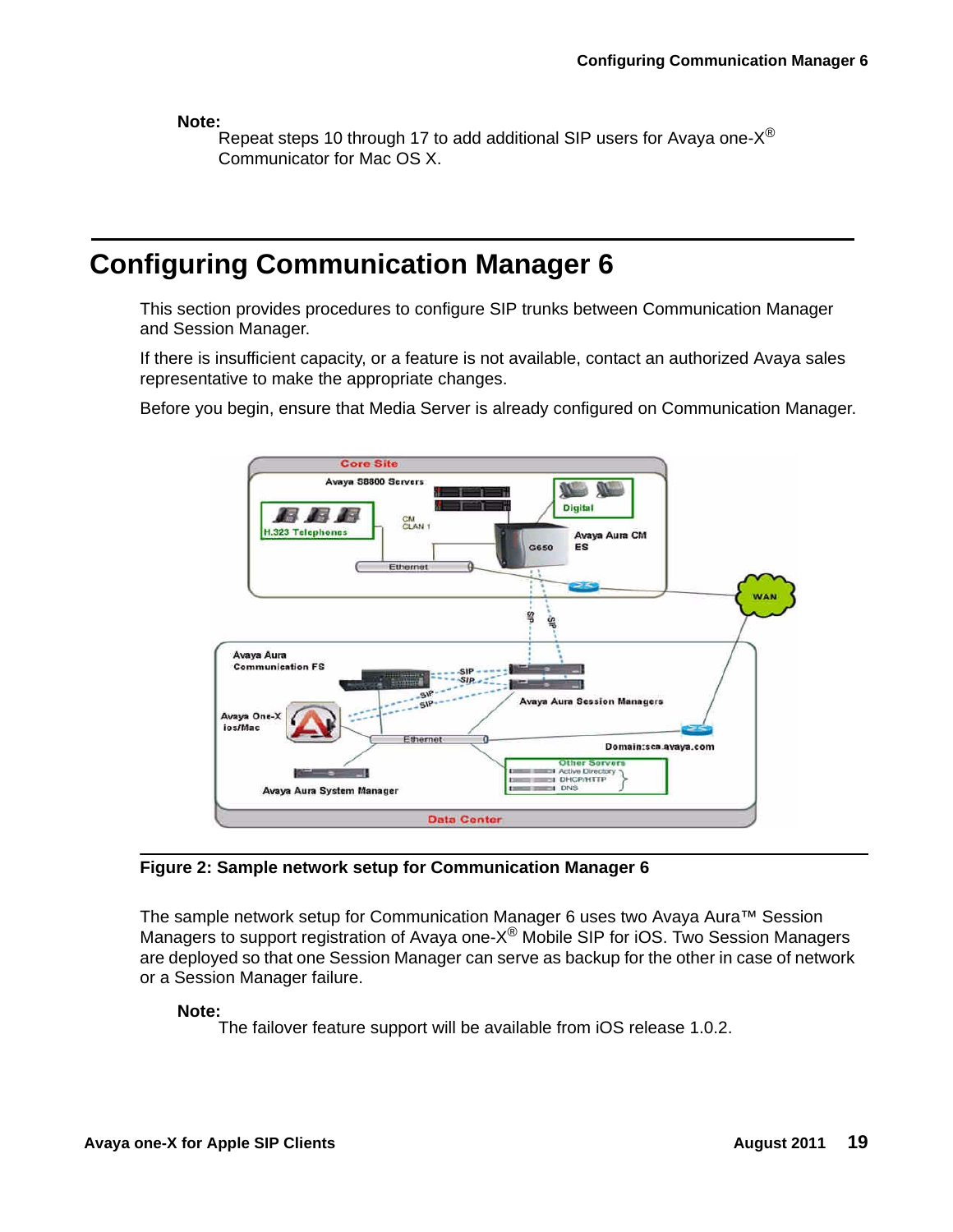Avaya one-X<sup>®</sup> Mobile SIP for iOS configured as SIP end points utilizes the Avaya Aura<sup>™</sup> Session Manager User Registration feature and is supported by the Avaya Aura<sup>™</sup> Communication Manager Feature Server. To improve reliability of the configuration, the SIP clients are registered to Session Manager. The sample configuration includes Avaya Aura™ Communication Manager Feature Server supporting IP Multimedia Subsystem (IMS) - SIP users registered to Avaya Aura™ Session Manager. Communication Manager Feature Server is connected to both Session Managers via IMS-enabled SIP signaling groups and associated SIP trunk groups.

Avaya 9600-series IP telephones (H.323) and digital telephones are supported by a second Avaya Aura™ Communication Manager that serves as an Evolution Server within the Avaya Aura™ Session Manager architecture. The Communication Manager Evolution Server is connected over SIP trunks to both Session Managers. All intra-system calls are carried over these SIP trunks. Avaya Aura™ Session Manager is managed by Avaya Aura™ System Manager. For the sample configuration, two Avaya Aura<sup>™</sup> Session Managers running on separate Avaya S8800 Servers are deployed as a pair of active-active redundant servers. Avaya Aura™ Communication Manager Feature Server runs on the Avaya S8300D server with Avaya 450 Media Gateway.

## <span id="page-19-2"></span><span id="page-19-0"></span>**Verifying capacity, routing, and networking**

- 1. On the SAT interface, enter the following command: **display system-parameters customer-options**  To know how to open the SAT interface, see [Opening SAT](#page-9-0) on page 10.
- 2. On page 1 of the **OPTIONAL FEATURES** window, verify that the number specified for the **Maximum off-PBX Telephones - (OPS)** field is sufficient.
- 3. On page 2, verify that the number specified for the **Maximum Administered SIP Trunks** field is sufficient.
- 4. On page 3, enter **y** for the following fields:
	- **ARS?**
	- **ARS/AAR Partitioning?**
	- **ARS/AAR Dialing without FAC?**
- 5. Verify that the value of the **Private Networking** field is set to **y**.

# <span id="page-19-1"></span>**Configuring Trunk-To-Trunk Transfers**

1. On the SAT interface, enter the following command: **change system-parameters feature**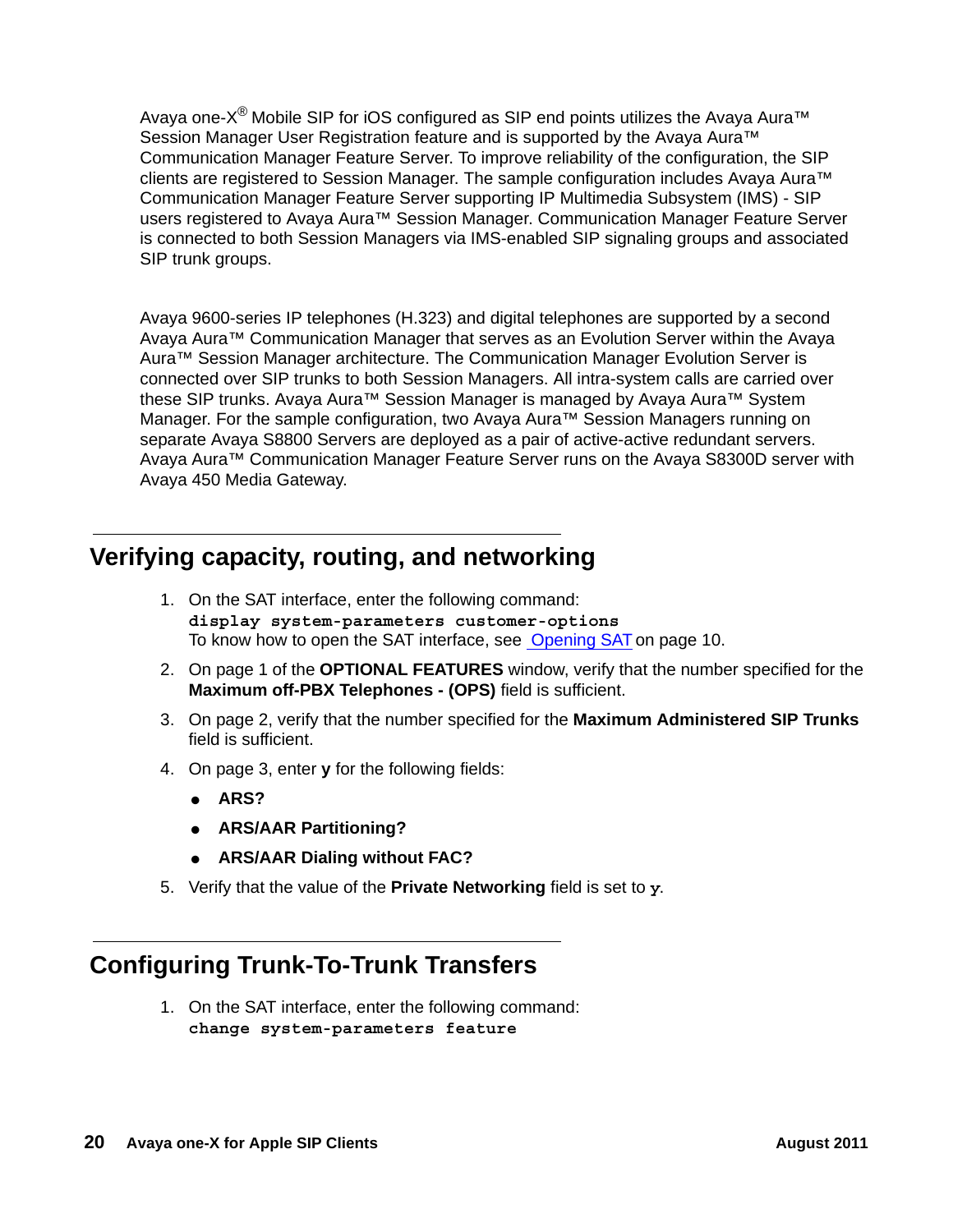<span id="page-20-2"></span>2. Set the value of the **Trunk-To-Trunk Transfer** field to **all**.

## <span id="page-20-0"></span>**Configuring IP codec set**

- 1. On the SAT interface, enter the following command: **change ip-codec-set** *n* Where *n* is the number used to identify the codec set.
- 2. On the **IP Codec Set** window, verify that the following fields has the values as specified:
	- **Audio Codec**: **G.711MU** and **G.729** as supported types
	- **Silence Suppression: n**
	- **Frames Per Pkt: 2**
	- **Packet Size (ms): 20**

| change ip-codec-set 5 |             |               |          | Page | 1 of | $\overline{2}$ |
|-----------------------|-------------|---------------|----------|------|------|----------------|
|                       |             | IP Codec Set  |          |      |      |                |
| Codec Set: 5          |             |               |          |      |      |                |
| Audio                 | Silence     | Frames        | Packet   |      |      |                |
| Codec                 | Suppression | Per Pkt       | Size(m3) |      |      |                |
| G.711MU<br>1.7        | ግ           |               | 20       |      |      |                |
| G.729<br>2:           | 里           | $\frac{2}{2}$ | 20       |      |      |                |
| 3:                    | -           |               |          |      |      |                |
| 4:                    |             |               |          |      |      |                |
| 5:                    |             |               |          |      |      |                |
| 6:                    | -           |               |          |      |      |                |
| 7:                    | -           |               |          |      |      |                |
|                       | -           |               |          |      |      |                |
|                       |             |               |          |      |      |                |
| Media Encryption      |             |               |          |      |      |                |
| none<br>1:            |             |               |          |      |      |                |
| 2:                    |             |               |          |      |      |                |
| 3:                    |             |               |          |      |      |                |

## <span id="page-20-1"></span>**Configuring IP network region**

- <span id="page-20-3"></span>1. On the SAT interface, enter the following command: **change ip-network-region** *n* Where *n* is an available network region.
- 2. Specify values for the following fields:
	- **Authoritative Domain**: Enter the current SIP domain for the configuration.
	- **Name**: Enter a descriptive name for the network region.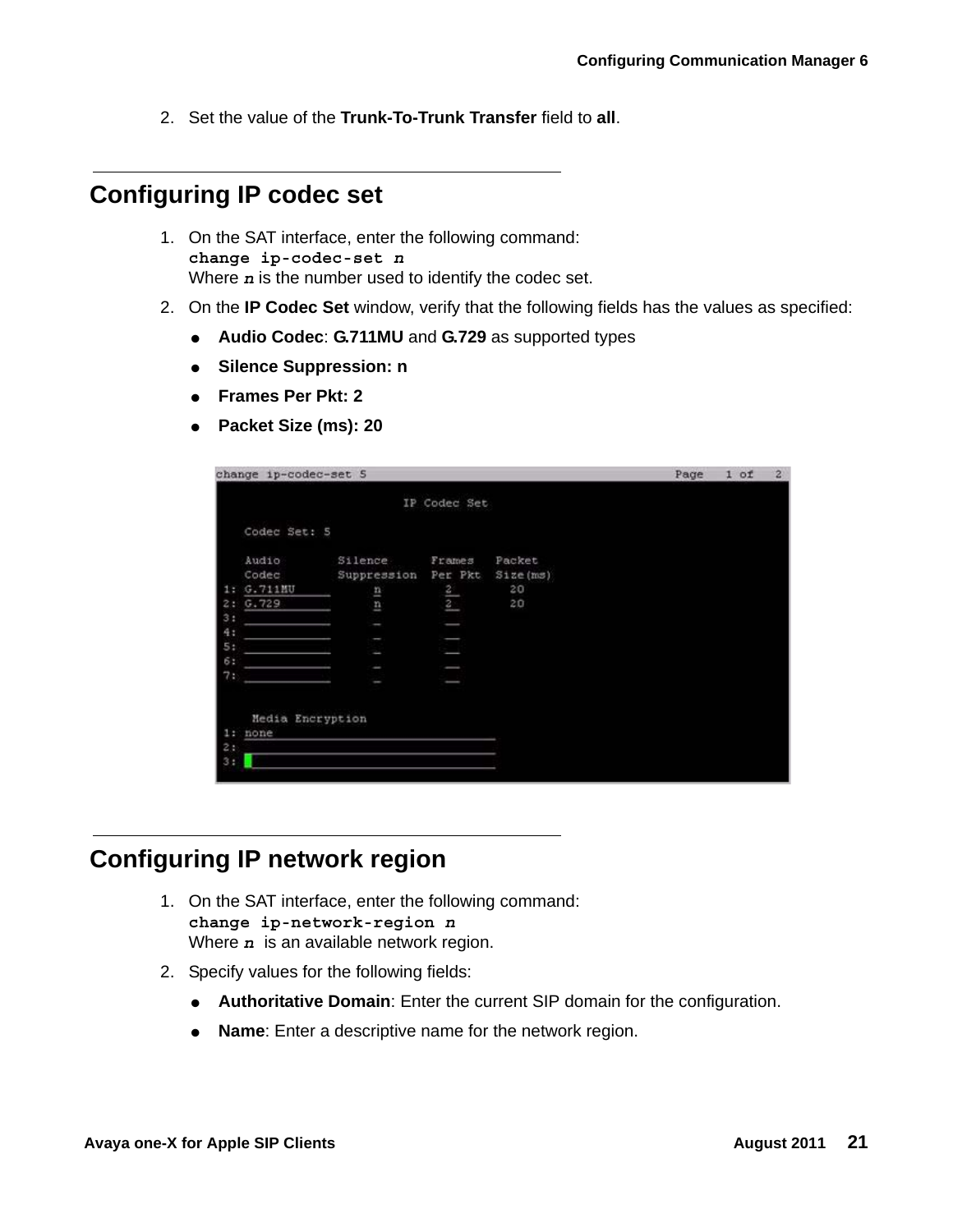- **Codec Set**: Enter the number of the configured IP codec set.
- **Intra-region IP-IP Direct Audio**: Enter **yes**.
- **Inter-region IP-IP Direct Audio**: Enter **yes**.

## <span id="page-21-0"></span>**Adding node names**

On the SAT interface, enter the following command and specify the node names and IP addresses for Communication Manager and the virtual SM-100 Security Module of each Session Manager:

**change node-names ip**

# <span id="page-21-1"></span>**Configuring SIP signaling groups and trunk groups**

- 1. On the SAT interface, enter the following command: **add signaling group** *n* Where *n* is the signaling group number.
- 2. Specify the following fields:
	- **Group Type**: Enter **sip**.
	- **IMS Enabled**: Enter **y**.
	- **Transport Method**: Enter **tls**.
	- **Peer Detection Enabled?**: Enter **y**.
	- **Peer Server**: Use the default value.
	- **Near-end Node Name**: Enter the node name you had defined for Communication Manager.
	- **Far-end Node Name**: Enter the node name you had defined for Session Manager.
	- **Near-end Listen Port**: Enter **5061**.
	- **Far-end Listen Port**: Enter **5061**.
	- **Far-end Network Region**: Enter network region that you had entered while configuring IP network region.
	- **Far-end Domain**: Enter the same domain name, which you had entered for the **Authoritative Domain** field while configuring IP network region.
	- **DTMF over IP**: Enter **rtp-payload**.

**Note:**

If there is more than one Session Manager, repeat the above procedure for each Session Manager.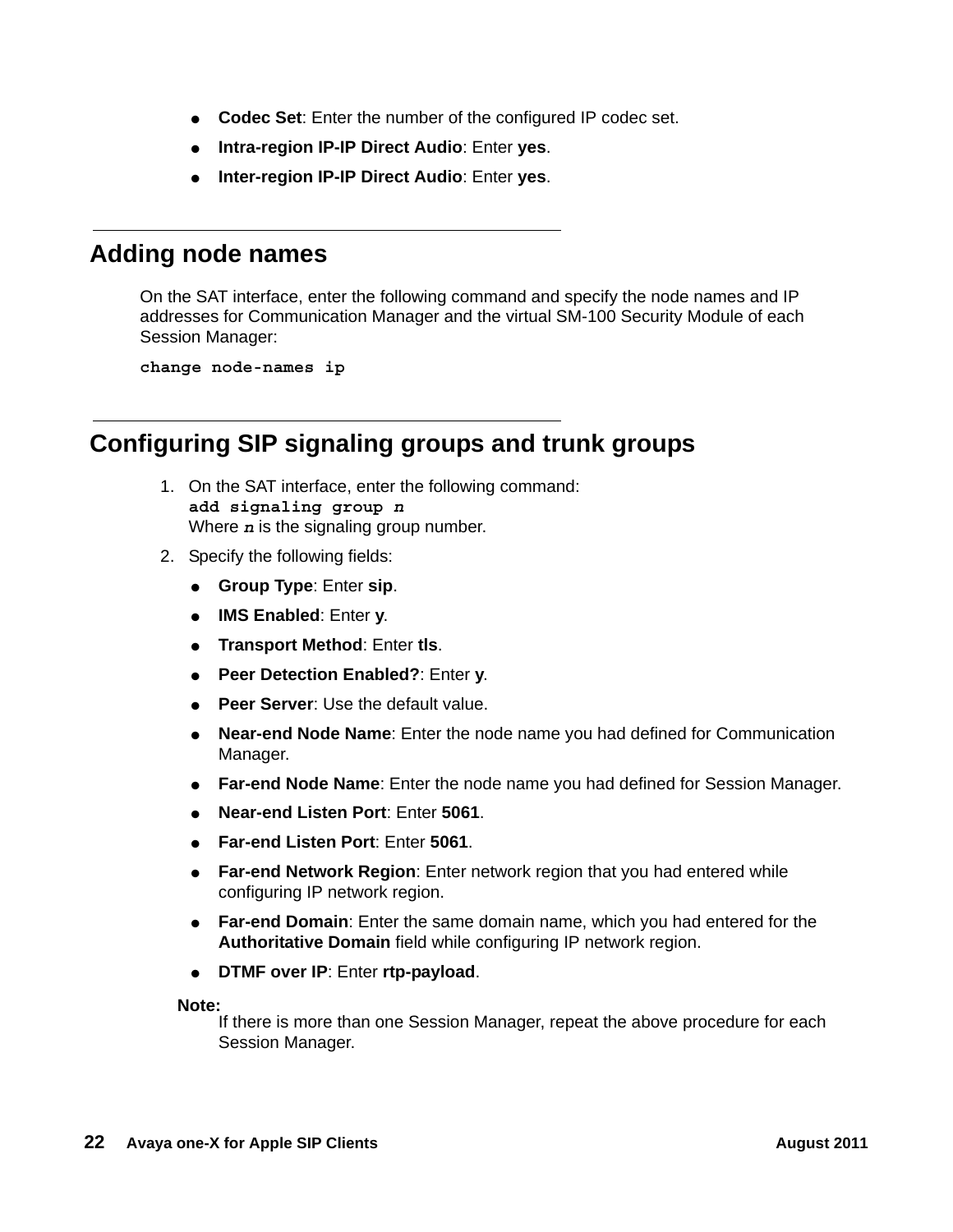# <span id="page-22-0"></span>**Adding SIP trunks**

- 1. On the SAT interface, enter the following command: **add trunk-group** *n* Where *n* is the trunk group number.
- 2. On the page 1 of the **TRUNK GROUP** window, specify the following fields:
	- **Group Type**: Enter **sip**.
	- **Group Name**: Enter a name for the group.
	- **TAC:** Enter an trunk access code.
	- **Direction**: Enter **two-way**.
	- **Outgoing Display?**: Enter **y**.
	- **Service Type**: Enter **tie**.
	- **Signaling Group**: Enter the number of the signaling group.
	- **Number of Members**: Enter the number of members in the SIP trunk.
- 3. On page 3, specify the following fields:
	- **Numbering Format**: Enter **private**.
	- **Show ANSWERED BY on Display**: Enter **y**.
- 4. On page 5, specify the following fields:
	- **Support Request History**: Enter **y**.
	- **Telephone Event Payload Type**: Enter **120**.

# <span id="page-22-1"></span>**Configuring route pattern**

- 1. On the SAT interface, enter the following command: **change route-pattern** *n* Where *n* is an available route pattern.
- 2. Specify the following fields:
	- **Grp No**: Enter a row for each trunk group you have created.
	- **FLR**: Enter **0**.
	- **Numbering Format**: Enter **lev0-pvt**.
	- **LAR**: Enter **next** for first row. Use the default value for the second row.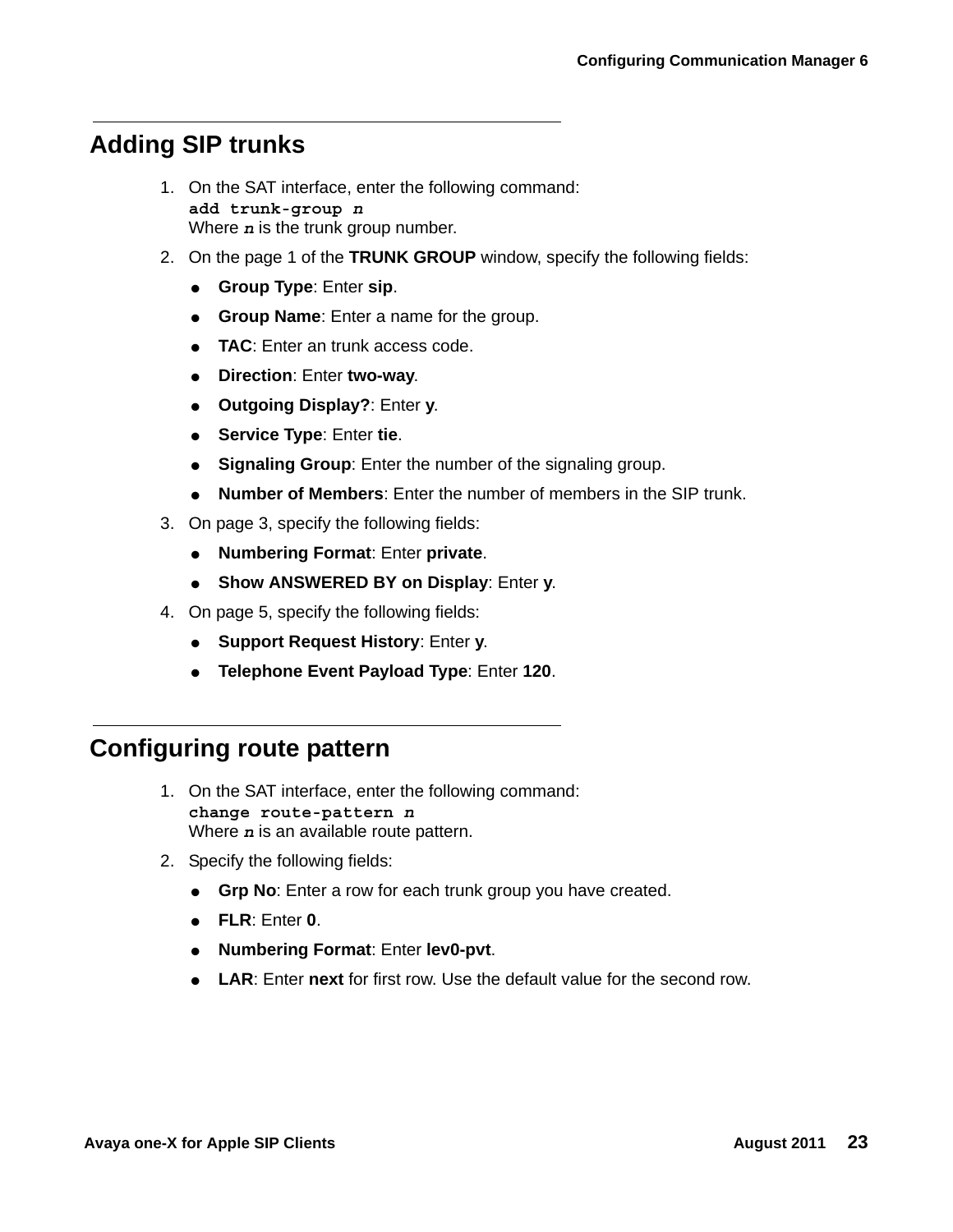# <span id="page-23-0"></span>**Administering numbering plan**

- 1. On the SAT interface, enter the following command: **change private-numbering** *n* Where *n* is the length of the private number.
- 2. Specify the following fields:
	- **Ext Len**: Enter the length of the extension numbers.
	- **Ext Code**: Enter the leading digit from the extension numbers.
	- **Trk Grp(s)**: Enter name of the trunk group.
	- **Private Prefix**: Leave this field blank, unless you define an enterprise canonical numbering scheme in Session Manager.
	- **Total Length**: Enter **7**.

## <span id="page-23-1"></span>**Administering AAR digit analysis**

- 1. On the SAT interface, enter the following command: **change aar analysis** *n* Where *n* is the first digit of the extension number you have defined.
- 2. Specify the following fields:
	- **Dialed String**: Enter leading digit of extension numbers.
	- **Min**: Enter the minimum number of digits that must be dialled.
	- **Max**: Enter the maximum numbers of digits that must be dialled.
	- **Route Pattern**: Enter the Route Pattern.
	- **Call Type**: Enter **unkn**.

## <span id="page-23-2"></span>**Configuring stations**

- 1. On the SAT interface, enter the following command: **add station** *n* Where *n* is an extension number.
- 2. On page 1, specify values for the following fields and use the default values for the remaining fields:
	- **Type**: Enter **96XX SIP** corresponding to the specific device.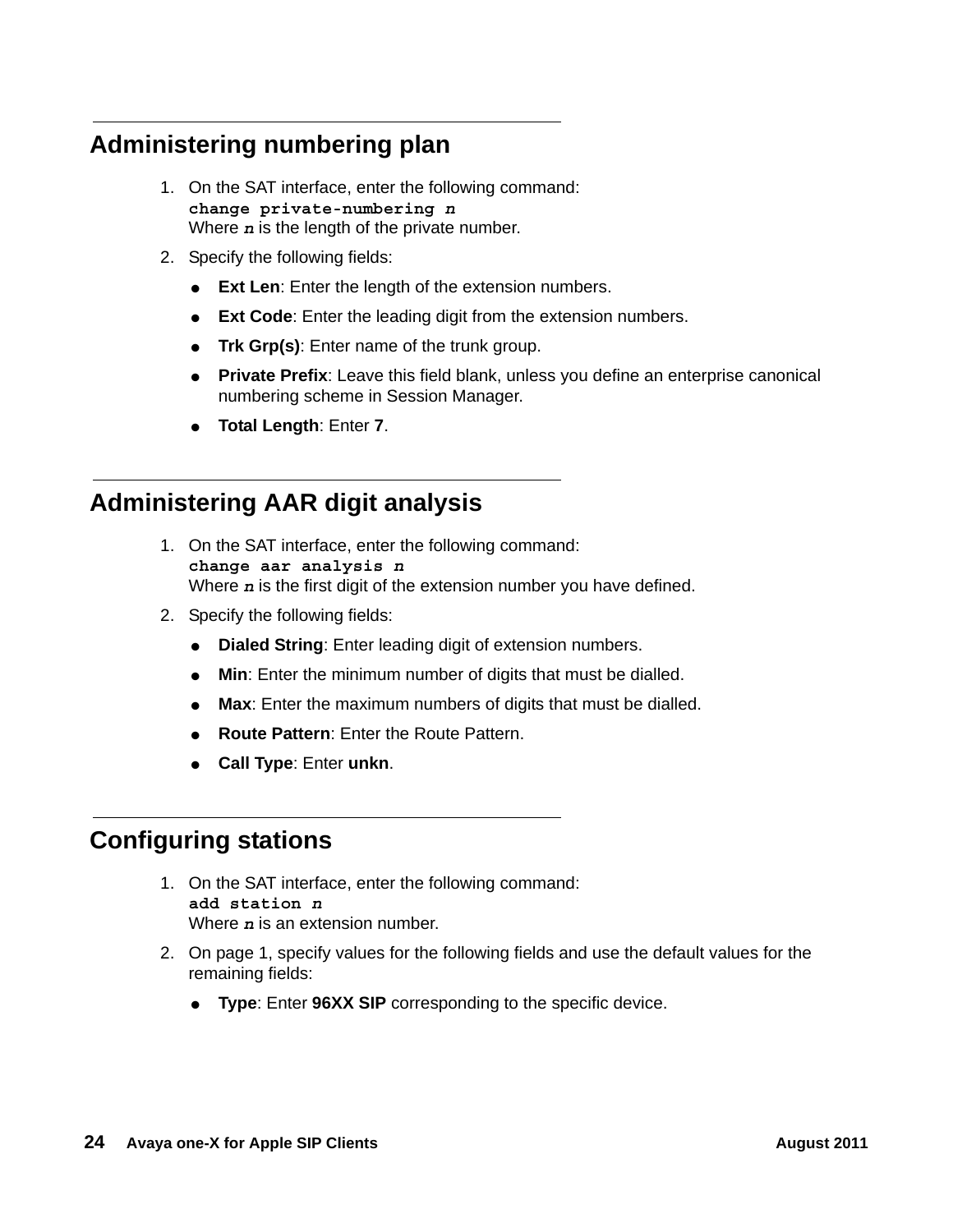- **Port**: Leave this field blank. The system assigns a virtual port.
- **Name**: Enter a display name for the user.
- **Security Code**: Enter the number with which user logs into station.

#### **Note:**

Ensure that the number that you enter in the **Security Code** field matches the Shared Communication Profile Password field you had defined while adding the user in the System Manager.

- 3. If the connectivity between Communication Manager and Modular Messaging is SIP, then you need to have the following settings while configuring the STATION form 2:
	- **LWC Reception**: spe
	- **MWI Served User Type**: sip-adjunct

## <span id="page-24-0"></span>**Verifying off-PBX -Telephone station mapping**

- 1. On the SAT interface, enter the following command: **change off-pbx-telephone station-mapping** *xxx* Where *xxx* is an extension assigned to a 96XX SIP series telephone you have added.
- 2. Specify the following fields:
	- **Application**: Enter **OPS**.
	- **Trunk Selection**: Enter **aar**.
	- **Mapping Mode**: Enter **both**.
	- **Calls Allowed**: Enter **all**.

### <span id="page-24-1"></span>**Saving translations**

To save the changes that you have made while configuring Communication Manager, enter the following command on the SAT interface:

<span id="page-24-3"></span>**save translation**

# <span id="page-24-2"></span>**Configuring Avaya Aura Session Manager**

This section provides procedures to add new SIP users in Session Manager.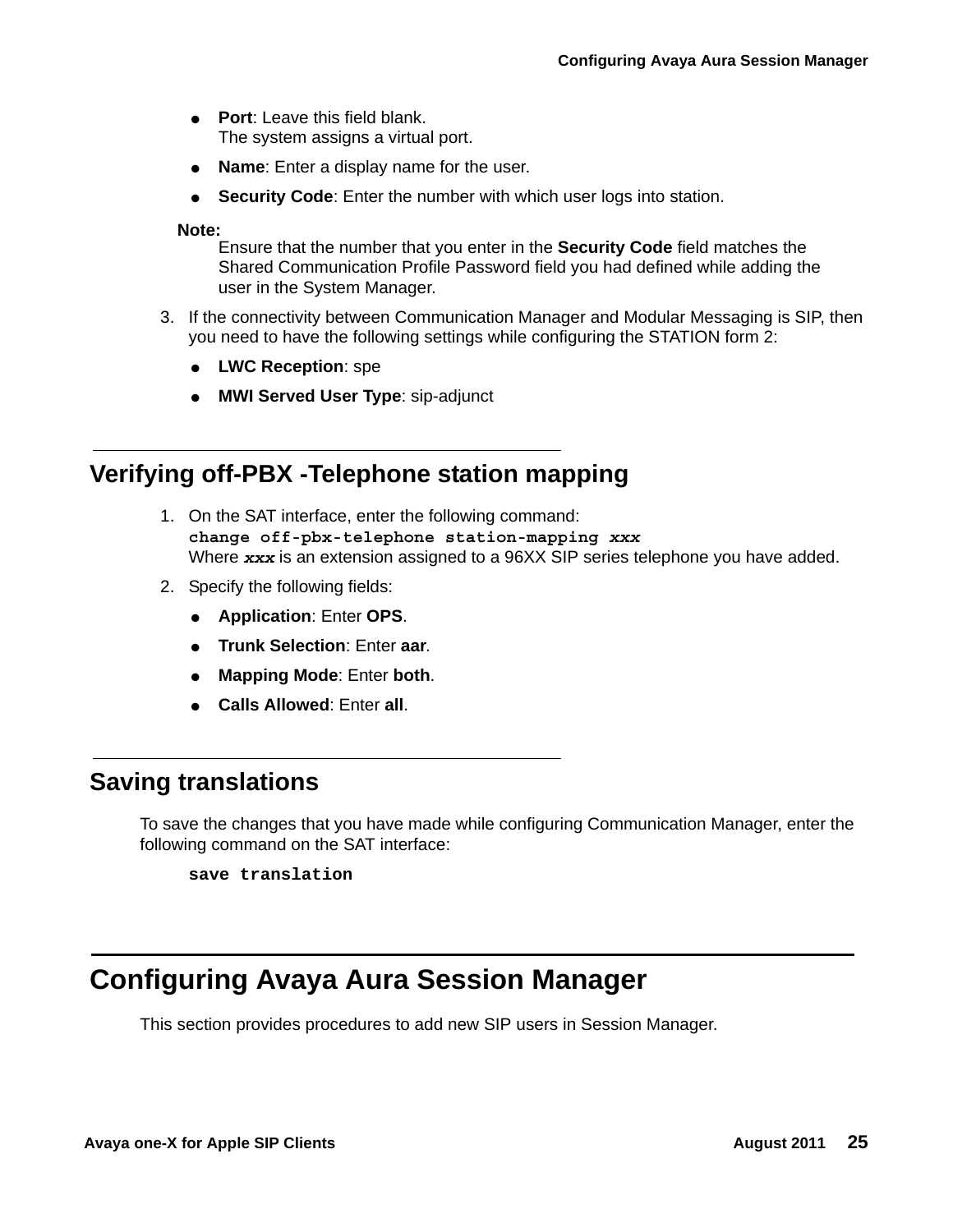Before adding SIP stations on Session Manager, you must perform the following tasks:

- Defining SIP domain and locations.
- Defining SIP entities for each Session Manager and each Communication Manager.
- Defining entity links, which describe the SIP trunk parameters used by Session Manager when routing calls between SIP entities.
- Defining entity link between Session Managers.
- Defining routing policies and dial patterns, which control routing between SIP entities.
- Defining managed elements.
- Defining application and application sequences supporting SIP users.

#### **Note:**

For more information, read the respective guides of Session Manager and Communication Manager on Avaya support Web site at [support.avaya.com](http://support.avaya.com)

## <span id="page-25-0"></span>**Adding SIP users**

- 1. Open the Web browser of your computer.
- 2. On the address bar, enter: *xx.xx.xx.xx/admin* Where *xx.xx.xx.xx* is the IP address of your Session Manager.
- 3. Log in with your administrative credentials.
- 4. On the left navigation menu, expand **Users** and select **Manage Users**.
- 5. Under **Manage Users**, click **New**.
- 6. In the **General** area, specify the following mandatory fields:
	- **Last Name**: Enter the last name of the user.
	- **First Name**: Enter the first name of the user.
- 7. In the **Identity** area, specify the following fields:
	- **Login Name**: Enter extension number@domain.
	- **Authentication Type**: Select **Basic**.
	- **SMGR Login Password**: Enter password to log into System Manager.
	- **Confirm Password**: Re-enter the password.
	- **Shared Communication Profile Password**: Enter a numeric value to use to login to SIP client.

**Note:**

The value must match the Security Code field defined on station form while adding station in Communication Manager or the Feature Server.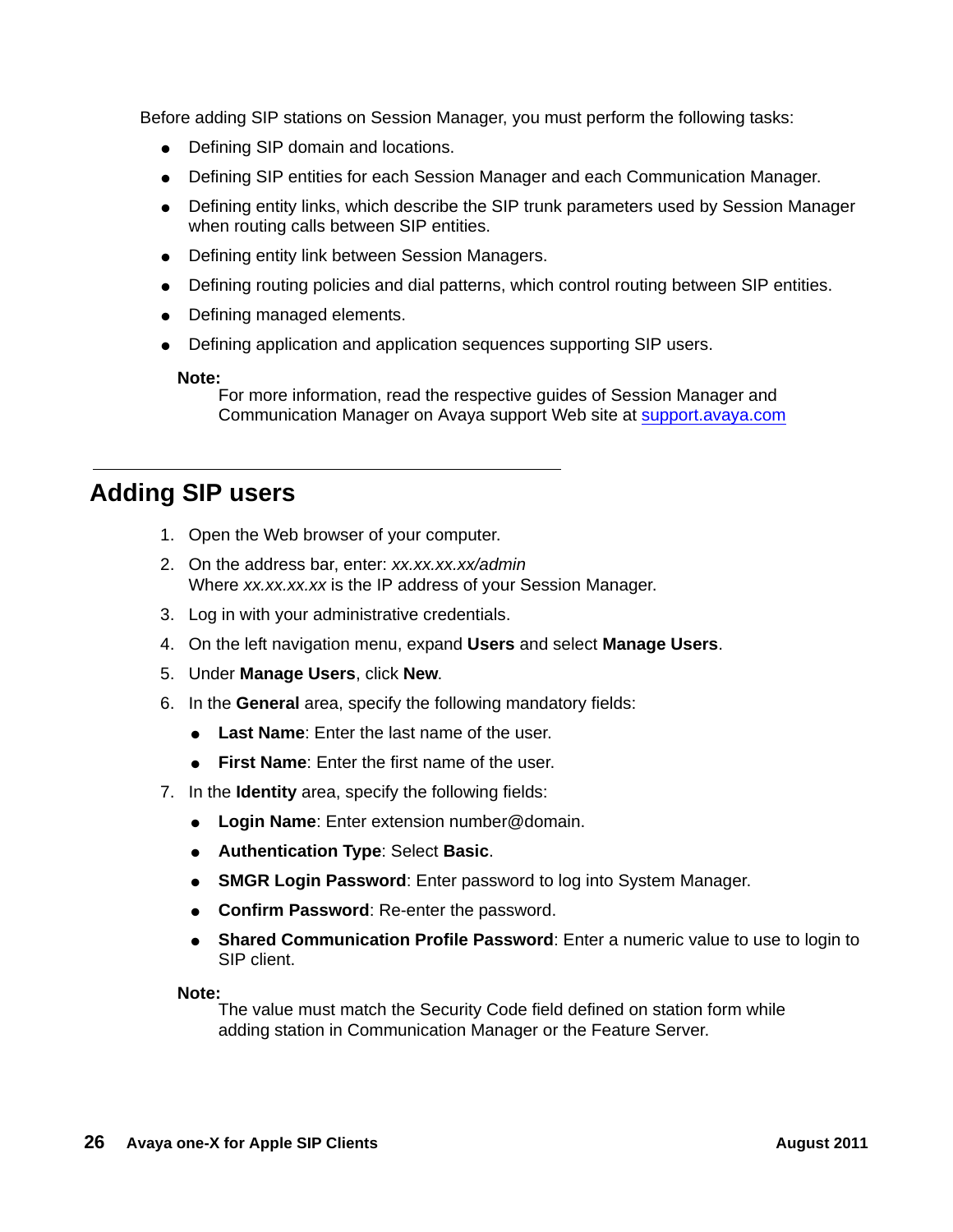- **Confirm Password**: Re-enter the numeric password.
- **Localized Display Name**: Enter display name for user.
- 8. In the **Communication Profile** area, click **New**.
- 9. On the **Name** field, enter **Primary**.
- 10. Select the **Default** check box.
- 11. In the **Communication Address** area, click **New**.
- 12. Specify the following fields:
	- **Type**: Select **Avaya SIP** from the list.
	- **Fully Qualified Address**: Enter the same extension number as the **Login Name**.
	- **Domain**: Same as Avaya Aura Session Manager to support SIP endpoints.
- 13. Click **Add**.
- 14. In the **Session Manager Profile** area, specify the following fields:
	- **Primary Session Manager**: Select one of the Session Managers.
	- **Secondary Session Manager**: For users with single SIP registration, select **None**. For users with multiple SIP registrations, select the second Session Manager as backup SIP registrar.
	- **Original Application Sequence**: Select the same application sequence as defined in Session Manager to support SIP IMS users for Communication Manager Feature Server.
	- **Termination Application Sequence:** Select the same application sequence as defined in Session Manager to support SIP IMS users for Communication Manager Feature Server.
	- **Survivability Server**: Select **None**.
	- **Home Location**: Select the same location as defined to identify the logical or physical location of the SIP entity.
- 15. In the **Endpoint Profile** area, specify the following fields:
	- **System**: Select the Management Element defined for Communication Manager Feature Server.
	- **Use Existing Endpoints**: Select if you have already defined an endpoint while adding station in Communication Manager as OPS.
	- **Extension**: Use the same extension number as you have used in **Login Name**.
	- **Template**: Select a template for type of SIP clients.
	- **Security Code**: Enter the same numeric value as you have used in the step 7.
	- **Port**: Select **IP**.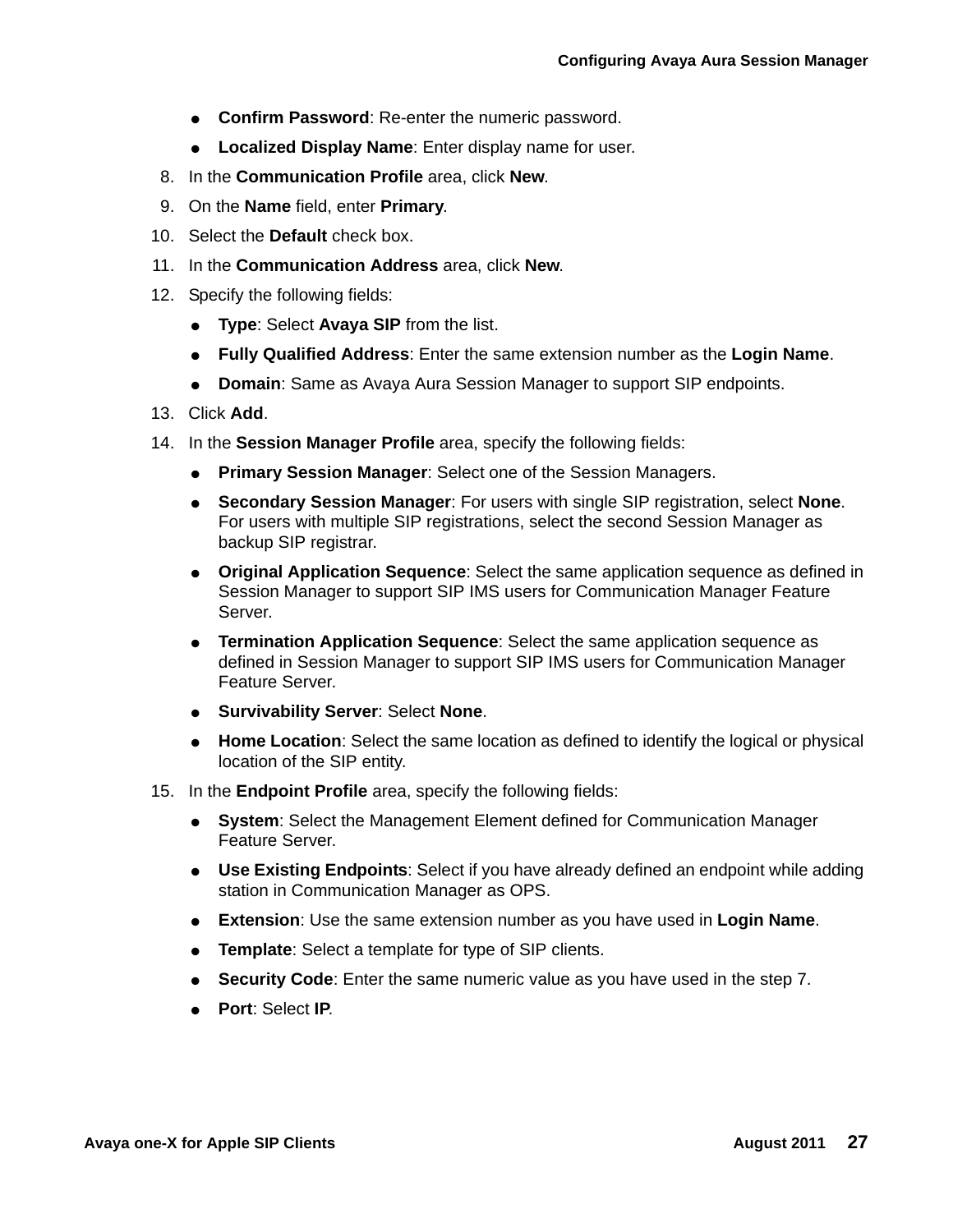- **Delete Station on Un-assign of Endpoint**: Select to automatically delete the station when the Endpoint Profile is unassigned from user.
- 16. To save the changes, click **Commit**.

## <span id="page-27-0"></span>**Synchronizing with Communication Manager**

After making the changes in the System Manager, perform an on demand synchronization.

- 1. On the Session Manager configuration Web page, click **Elements** > **Inventory** > **Synchronization** > **Communication System**.
- 2. On the **Synchronize CM Data and Configure Options** page, expand the **Synchronize CM Data/Launch Element Cut Through** table.
- 3. Select the **Communication Manager Feature Server** row.
- 4. Select the **Incremental Sync data for selected devices** check box.
- 5. To start the synchronization, click **Now**. You can verify the status of the synchronization by using the refresh button on the table header.

# <span id="page-27-1"></span>**Configuring Avaya one-X® Communicator as a SIP endpoint on Communication Manager and Session Manager**

<span id="page-27-2"></span>Use the Avaya Aura® System Manager administration interface to add a user. For the procedure, see *Installing and Configuring Avaya Aura® Session Manager* and *Installing and Configuring Avaya Aura® System Platform* guides on the Avaya Support Web site, [support.avaya.com.](http://support.avaya.com)

The Communication Manager supports Avaya 96XX SIP series telephones.

### **Note:**

<span id="page-27-3"></span>Do not configure any of the Avaya 96XX SIP series as a SIP client.

To assign AUDIX One-Step Recording:

- 1. Change the system-parameters features.
- 2. Click **Next** until you see the **AUDIX One-Step Recording** menu.

To translate the telephony feature buttons:

1. Change the display buttons and view buttons.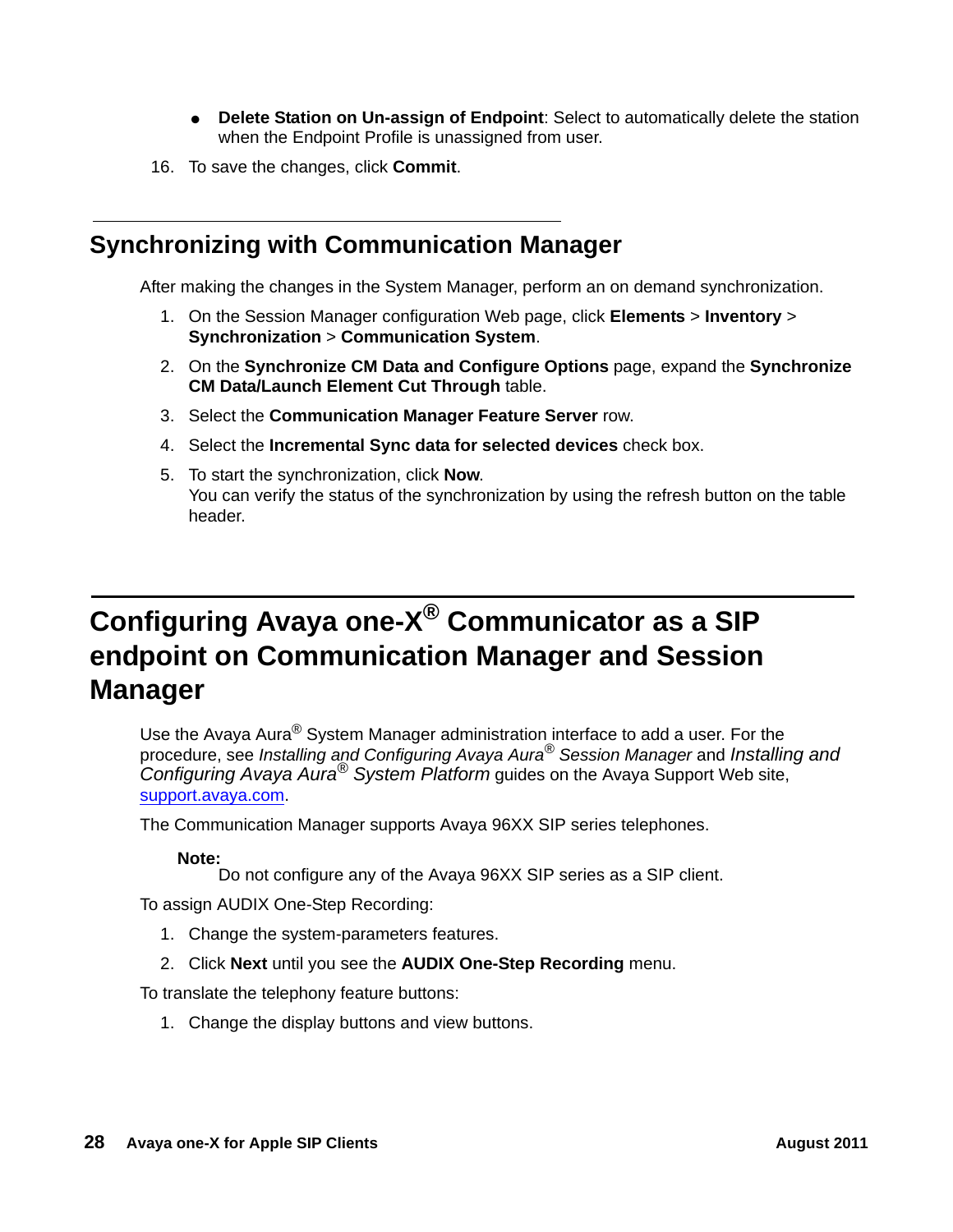- 2. Click **Next** until you see the **AUDIX Recording** tab.
- 3. In the **Translation** field, enter a translation name for **AUDIX Recording** into the user-defined language.
- 4. Press **Enter**.

To assign a feature button to a telephone:

- 1. Enter the extension number in the **Extension** field and press **Enter**.
- 2. Click **Next** until you se the **Button Assignment** field.
- 3. Right-click on an unassigned button.
- 4. Click **AUDIX Recording**.
- 5. In the **Ext** field, enter the AUDIX hunt group extension of the user.
- 6. Press **Enter** to save your settings.

# <span id="page-28-0"></span>**Configuring the EC500 feature**

To configure the EC500 (extend to cellular) feature:

- 1. Log on to Communication Manager.
- 2. Run command: **change off-pbx-telephone station-mapping <station number>** You will see a list of OPS features.
- 3. Add a new row with the following information: Application = EC500 Phone number = user mobile number
- 4. Specify the other values same as of the OPS row.
- 5. Click **Save**.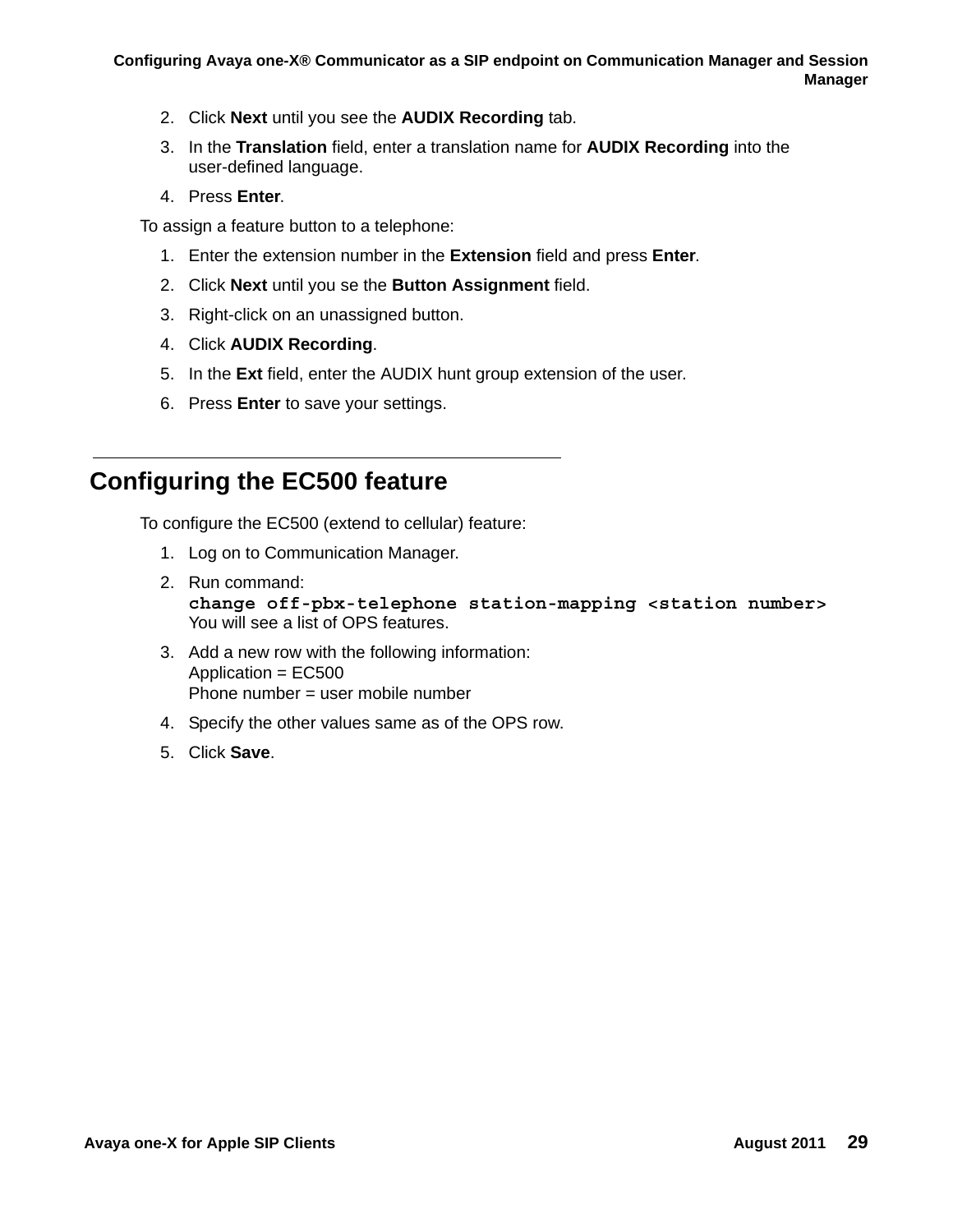# <span id="page-29-1"></span><span id="page-29-0"></span>**Feature buttons**

The Avaya one-X® Communicator for Mac OS X and the Avaya one-X Mobile SIP for iOS have the following common feature buttons:

| <b>Button</b>                        | <b>Description</b>                                                                                                                                                                                                                                                                                                                                                    |
|--------------------------------------|-----------------------------------------------------------------------------------------------------------------------------------------------------------------------------------------------------------------------------------------------------------------------------------------------------------------------------------------------------------------------|
| <b>Automatic Call Back</b>           | This feature enables you to request the Avaya<br>Communications Manager system to call you<br>back if you call an extension which is busy.                                                                                                                                                                                                                            |
| Call Forwarding All Calls            | This feature enables you to forward all calls to<br>specified extension.                                                                                                                                                                                                                                                                                              |
| Call Forwarding Busy/Don't<br>Answer | This feature enables you to forward calls to any<br>extension when your extension is busy or if you<br>do not answer.                                                                                                                                                                                                                                                 |
| Call Park and Call Unpark            | This feature enables you to place the current<br>call in call park state and you can retrieve the<br>call from any other extension within the system.<br>The Call Unpark button is available on<br>Communication Manager 5.x, but not available<br>on Communication Manager 6.x. To activate this<br>feature, the Communication Manager 6.x users<br>must dial a FAC. |
| <b>Call Pickup</b>                   | With Call Pickup, you create a call pickup group.<br>All group members can answer a call ringing at<br>another telephone in the group from their<br>telephones. If more than one telephone rings,<br>Call Pickup answers the telephone that rings<br>the longest.                                                                                                     |
| EC 500 (extension to cellular)       | Using this feature, you can extend the office<br>calls to the your mobile phone. When the office<br>phone receives a call, the configured mobile<br>telephone also rings at the same time.                                                                                                                                                                            |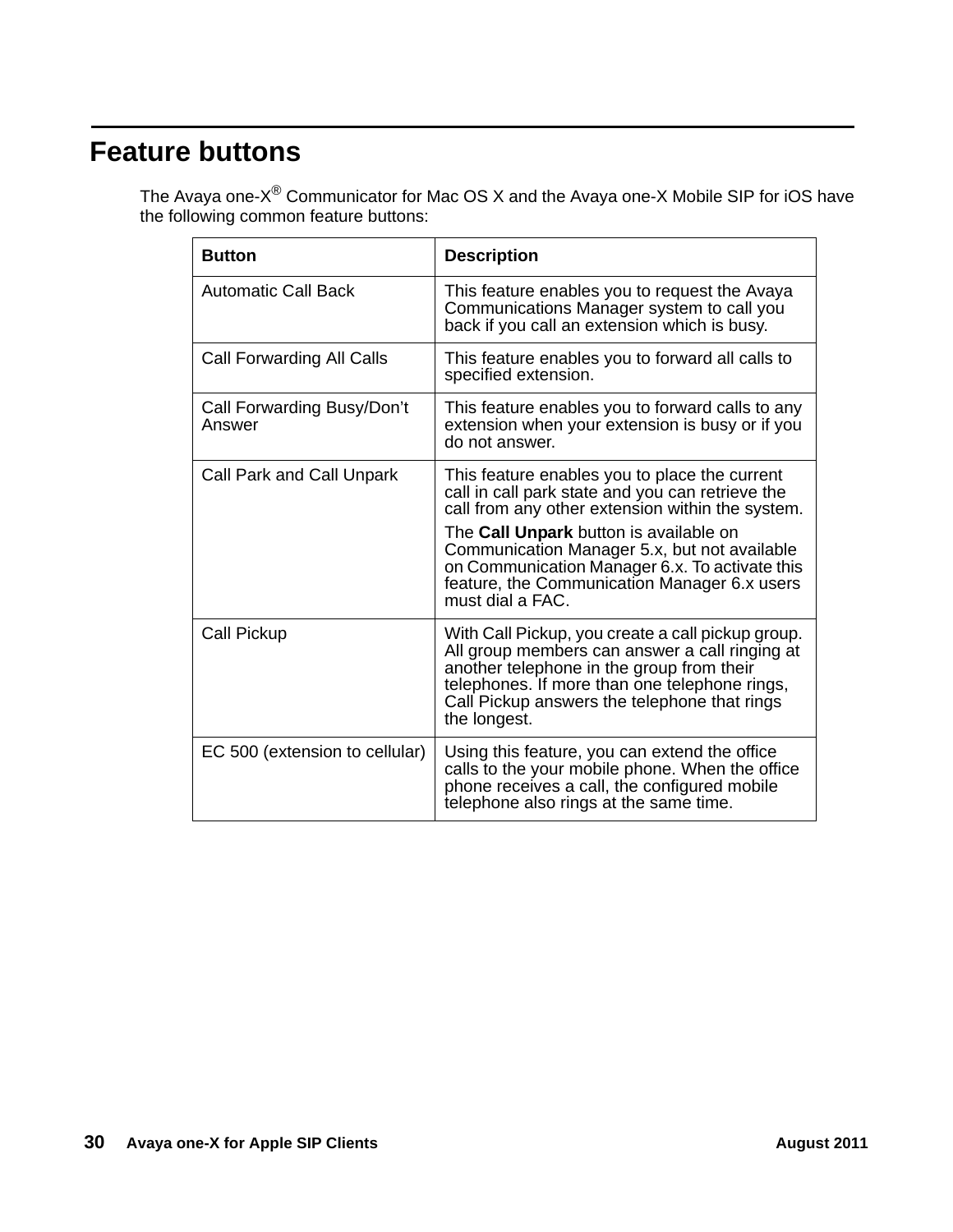| <b>Button</b>      | <b>Description</b>                                                                                                                                                                                                                   |
|--------------------|--------------------------------------------------------------------------------------------------------------------------------------------------------------------------------------------------------------------------------------|
| One-Step Recording | This feature enables you to activate and<br>deactivate the recording of active calls to<br>AUDIX.                                                                                                                                    |
| Whisper page       | To talk privately to a party in an existing call.<br>The specific party receives your call without<br>disrupting the existing conversation; other<br>parties to that call cannot hear the Whisper<br>Page tone or your conversation. |
|                    | The Whisper page feature is present in dial pad<br>and calls screen. You can tap the whisper page,<br>give the extension and then Communication<br>manager establishes the call. No dialing rules<br>are applied.                    |

### **Note:**

The changes that you make on the Communication Manager will be effective after the synchronization of the Session Manager with the Communication Manager.

The feature buttons specific to Avaya one- $X^{\circledast}$  Communicator for Mac OS X are as follows:

| <b>Button</b>                                  | <b>Description</b>                                                                                                                                                                                                    |
|------------------------------------------------|-----------------------------------------------------------------------------------------------------------------------------------------------------------------------------------------------------------------------|
| <b>Calling Party Number</b><br><b>Blocking</b> | This feature enables you to block the sending of<br>the calling party number for a call.                                                                                                                              |
| <b>Calling Party Number</b><br>Unblocking      | This feature enables you to deactivate the<br>Calling Party Number Blocking feature.                                                                                                                                  |
| <b>Call Pickup Extended</b>                    | This feature allows you to pickup calls from<br>another Call Pickup Group, but within the same<br>extended group.                                                                                                     |
|                                                | The Call Pickup Extended button is available<br>on Communication Manager 5.x, but not<br>available on Communication Manager 6.x. To<br>activate this feature, the Communication<br>Manager 6.x users must dial a FAC. |
| Malicious Call Trace (MCT)                     | This feature enables you to send a message to<br>the MCT extensions that you want to trace a<br>malicious call. MCT activation also starts<br>recording the call if your system has an MCT<br>voice recorder.         |
| Send All Calls                                 | This feature enables you to direct all your<br>incoming calls to another number.                                                                                                                                      |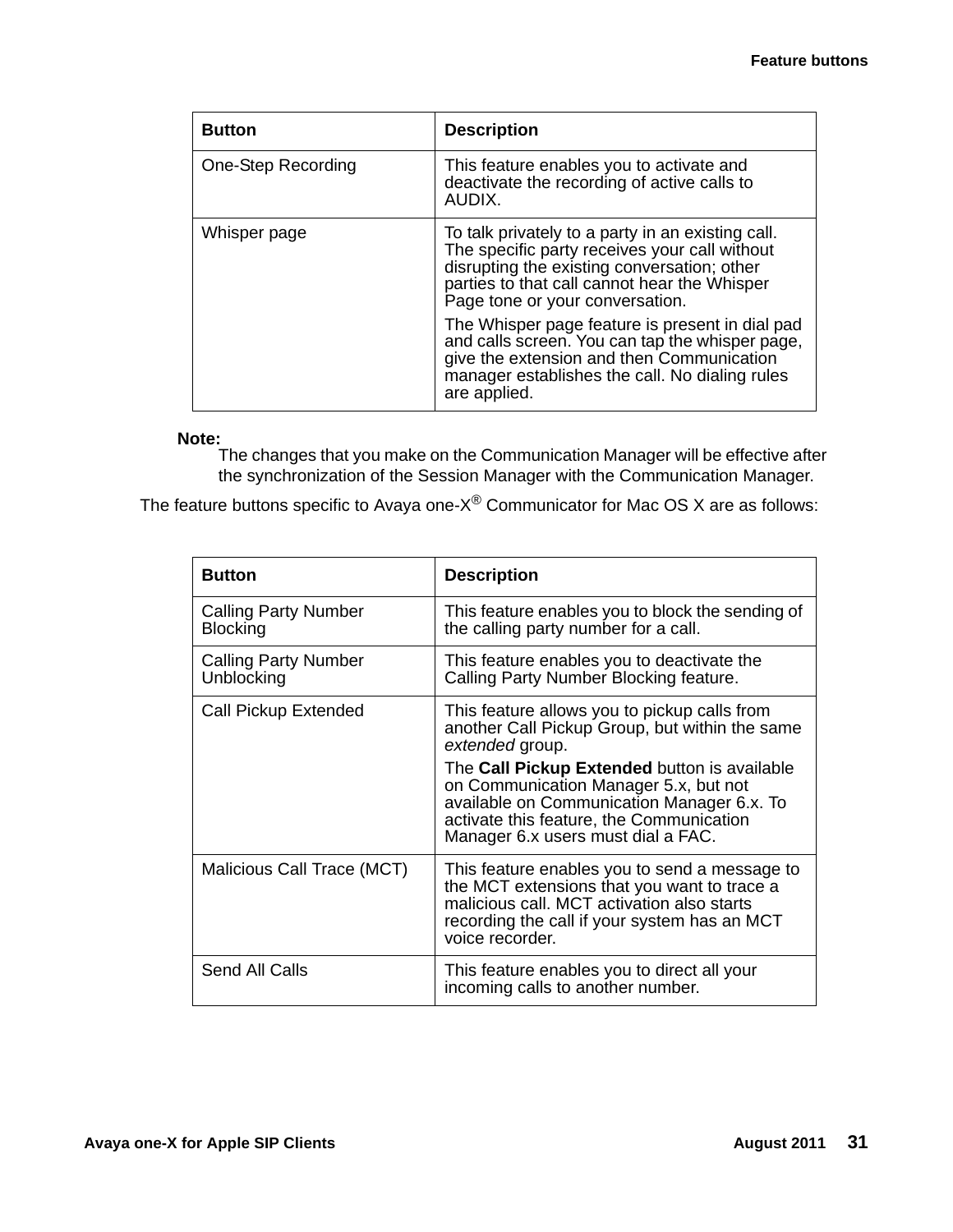| <b>Button</b>                  | <b>Description</b>                                                                                                                                                                                                                          |
|--------------------------------|---------------------------------------------------------------------------------------------------------------------------------------------------------------------------------------------------------------------------------------------|
| <b>Transfer to Voicemail</b>   | This feature enables you to transfer the calls to<br>AUDIX mail, where the caller can leave a<br>message.                                                                                                                                   |
| <b>Bridged Call Appearance</b> | This feature allows you to specify other<br>telephone numbers or create a call pickup<br>group, so that when someone calls on the<br>primary phone number, the other Bridged<br>numbers also get a notification and can pickup<br>the call. |

# <span id="page-31-1"></span><span id="page-31-0"></span>**Port usage**

Avaya one-X Communicator for MAC OS X and Avaya one-X Mobile SIP for iOS in release 1.0 provide primarily telephony and directory support and do not support the unified communications functions, such as visual voice mail and presence, that Avaya one-X Communicator for Windows supports. Hence, they use a subset of the ports used by Avaya one-X Communicator for Windows.

### **Note:**

For details refer to *Avaya one-X Communicator R6 Port Utilization Matrix* guide.

The Avaya one-X Communicator for Mac OS X and Avaya one-X Mobile SIP for iOS use the following ports for communication:

| <b>Port number</b> | <b>Protocol</b> | <b>Purpose</b>                                                                                                                                      |
|--------------------|-----------------|-----------------------------------------------------------------------------------------------------------------------------------------------------|
| 80                 | <b>Http</b>     | To retrieve user profile information from<br>the personal profile manager (PPM) on<br>the SIP Enablement Services or Session<br>Manager.            |
| 443                | <b>Https</b>    | To retrieve the profile information of the<br>user from the Personal Profile Manager<br>(PPM) on the SIP Enablement Services<br>or Session Manager. |
|                    |                 | Used to communicate to the Session<br>Manager to obtain features and<br>configuration settings as part of Avaya<br>Advanced SIP Telephony (AST).    |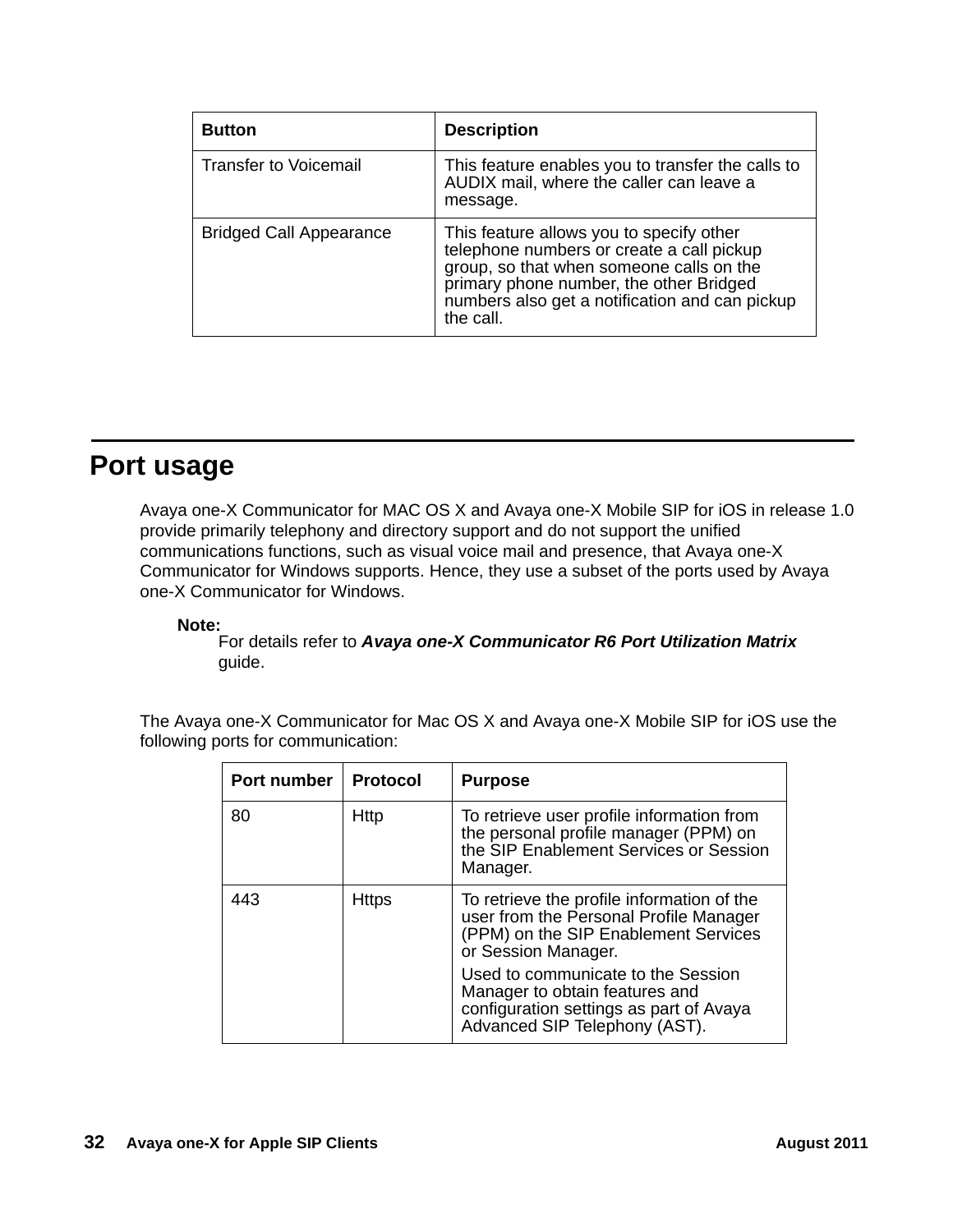| Port number                    | <b>Protocol</b> | <b>Purpose</b>                                                                                                                                                                                                                                                                                                    |
|--------------------------------|-----------------|-------------------------------------------------------------------------------------------------------------------------------------------------------------------------------------------------------------------------------------------------------------------------------------------------------------------|
| 1024~64511                     | <b>TCP</b>      | To send messages to SIP Enablement<br>Services or Session Manager.                                                                                                                                                                                                                                                |
| 5060                           | <b>UDP</b>      | To send messages to SIP Enablement<br>Services or Session Manager.                                                                                                                                                                                                                                                |
| 5000~5040                      | <b>RTP</b>      | To transmit audio.                                                                                                                                                                                                                                                                                                |
| 389                            |                 | To communicate with the Lightweight<br>Directory Access Protocol (LDAP) server.                                                                                                                                                                                                                                   |
| 5060 (TCP)<br>or 5061<br>(TLS) | <b>SIP</b>      | SIP clients typically uses TCP on port<br>numbers 5060 and/or TLS on 5061 to<br>connect to SIP servers and other SIP end<br>points. Port 5060 is commonly used for<br>non-encrypted signaling traffic, whereas<br>port 5061 is typically used for traffic<br>encrypted with Transport Layer Security<br>$(TLS)$ . |
|                                |                 | Note:<br>Avaya one-X Mobile SIP<br>for iOS does not support<br>SIP signalling over UDP.<br>Avaya one-X Mobile SIP<br>for iOS supports SIP<br>signaling over TCP and<br>TLS:                                                                                                                                       |
|                                |                 | Only TCP is supported for<br>the Avaya Aura<br><b>Communication Manager</b><br>5.2 and SIP Enablement<br>Services 5.2.                                                                                                                                                                                            |
|                                |                 | TLS is not supported with<br>the SIP Enablement<br>Services 5.2.                                                                                                                                                                                                                                                  |
|                                |                 | <b>TCP and TLS are</b><br>supported for Avaya Aura<br>6.0 and 6.1.                                                                                                                                                                                                                                                |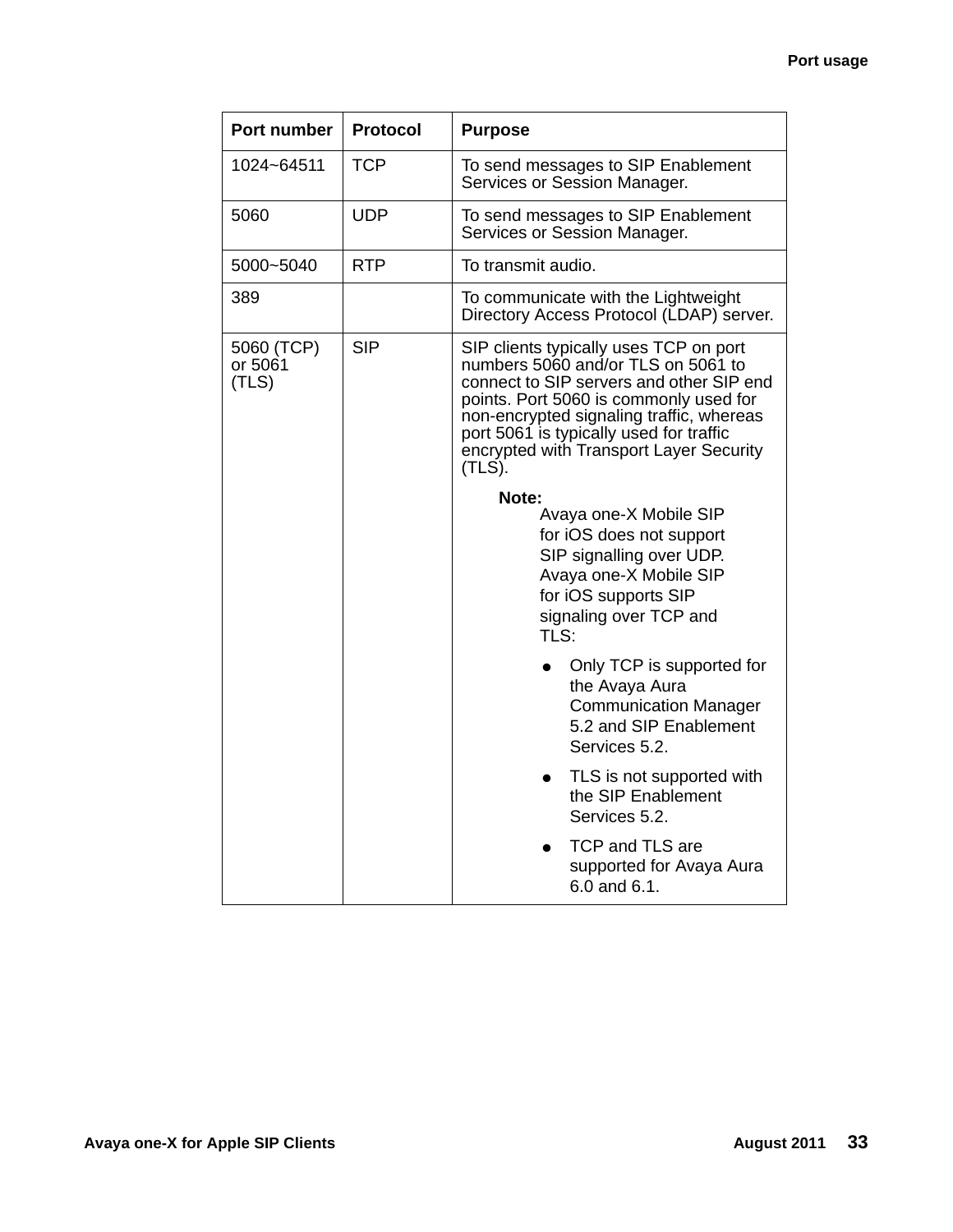| Port number | <b>Protocol</b> | <b>Purpose</b>                                                                                                                                                                                                                                                                                                                                                                                                                                                                                                                                                               |
|-------------|-----------------|------------------------------------------------------------------------------------------------------------------------------------------------------------------------------------------------------------------------------------------------------------------------------------------------------------------------------------------------------------------------------------------------------------------------------------------------------------------------------------------------------------------------------------------------------------------------------|
| 5004-5045   | UDP             | The other ports used are for the media<br>path (audio - used for RTP/RTCP media<br>streams).                                                                                                                                                                                                                                                                                                                                                                                                                                                                                 |
| 3268        |                 | The use of LDAP to access a corporate<br>directory is optional. Typically port 3268 is<br>used, but an IT department may choose<br>to use a different port for their LDAP<br>server. Avaya one-X Communicator for<br>MAC OS has preferences settings for<br>directory access, where the port number<br>can be specified. Avaya one-X Mobile SIP<br>for iOS uses the built-in contacts system<br>and setting on the device. Both LDAP<br>directory lookup and contacts<br>synchronized from external address<br>books such as Microsoft Exchange and<br>Google are supported. |

**Note:**

<span id="page-33-3"></span>Ports for H.323, one-X Portal API, Presence and IM, User Preferences, settings discovery, and video (used by one-X C Windows) are not used by Avaya one-X Communicator for MAC or the iOS client.

# <span id="page-33-0"></span>**Locating the log files**

# <span id="page-33-1"></span>**Locating log files for Avaya one-X® Communicator for Mac OS X**

The Avaya one- $X^{\circledast}$  Communicator for Mac OS X stores the log files in the following location:

**Users/<User Name>/Library/Preferences/Avaya/SIP Communicator/Logs**

# <span id="page-33-2"></span>**Locating log files for Avaya one-X Mobile SIP for iOS**

Log files and other troubleshooting data are not accessible to the end users of iOS applications.

Avaya Support has a set of procedures to collect troubleshooting data from the Avaya one-X Mobile SIP for iOS application.

If you need to collect logs or other troubleshooting information, visit the Avaya support Web site, [support.avaya.com.](http://support.avaya.com)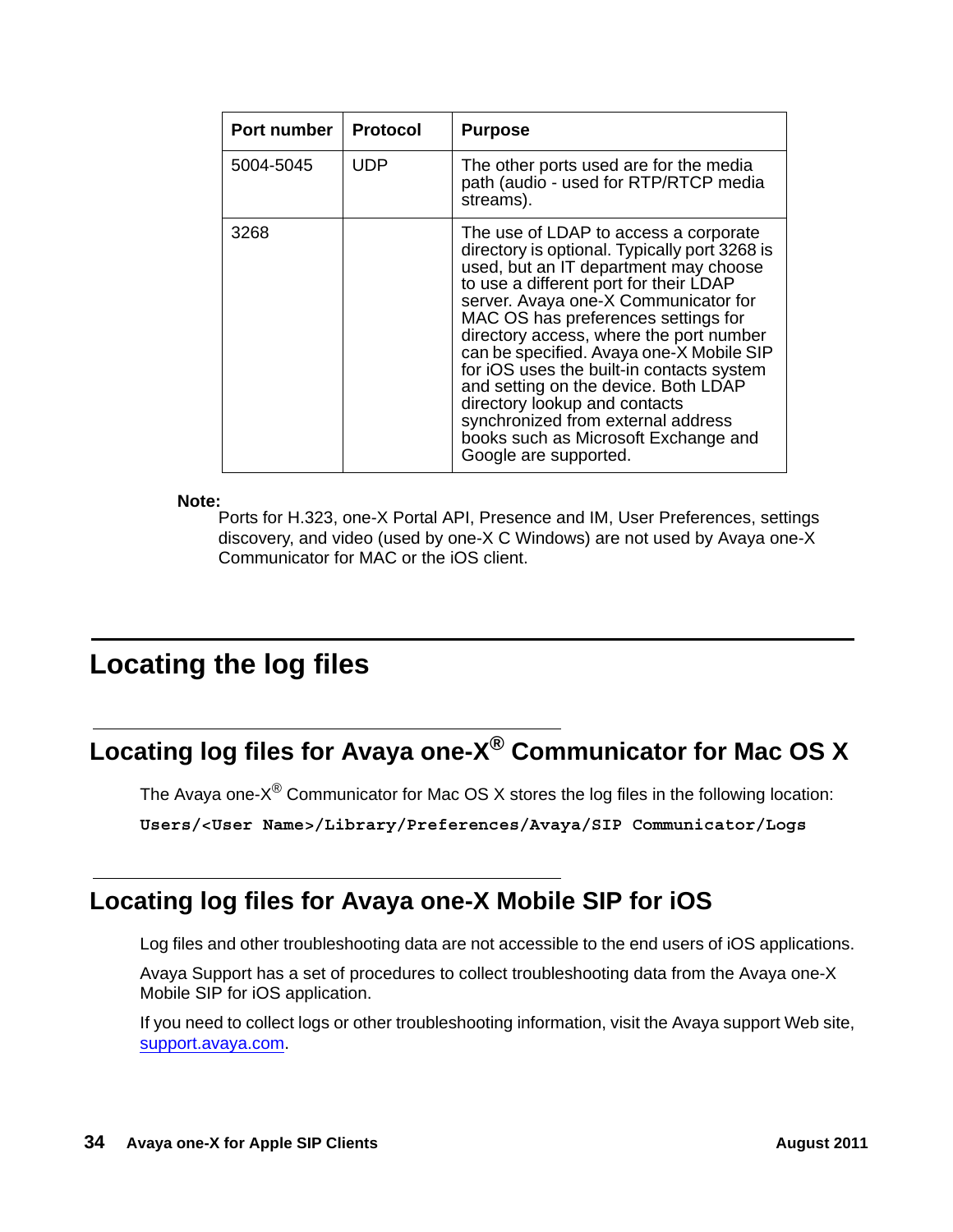# <span id="page-34-3"></span><span id="page-34-0"></span>**Troubleshooting information**

# <span id="page-34-1"></span>**Troubleshooting for Avaya one-X® Communicator for Mac OS X**

The following table provides a basic troubleshooting checklist for Avaya one- $X^{\circledast}$  Communicator for Mac OS X:

| <b>Issues</b>                                | <b>Check</b>                                                                                                                                     |
|----------------------------------------------|--------------------------------------------------------------------------------------------------------------------------------------------------|
| Unable to login?                             | The call server IP extension number and<br>password                                                                                              |
| Unable to access voice<br>mail?              | Voice mail password                                                                                                                              |
| Poor voice quality?                          | QoS value<br>Echo cancellation<br>Gain control<br>Noise cancellation                                                                             |
| Unable to dial?                              | Dialing rules                                                                                                                                    |
| Unable to access the<br>corporate directory? | Corporate directory configuration                                                                                                                |
| Unable to dial external<br>numbers?          | Check that dialing rules are properly<br>configured. By default, Communicator<br>prefixes a 1 to the dialed number as the<br>long-distance code. |

# <span id="page-34-2"></span>**Troubleshooting for Avaya one-X Mobile SIP for iOS**

The following table provides a basic troubleshooting checklist for Avaya one-X Mobile SIP for iOS:

| Issues           | <b>Check</b>        |
|------------------|---------------------|
| Unable to login? | Add the domain name |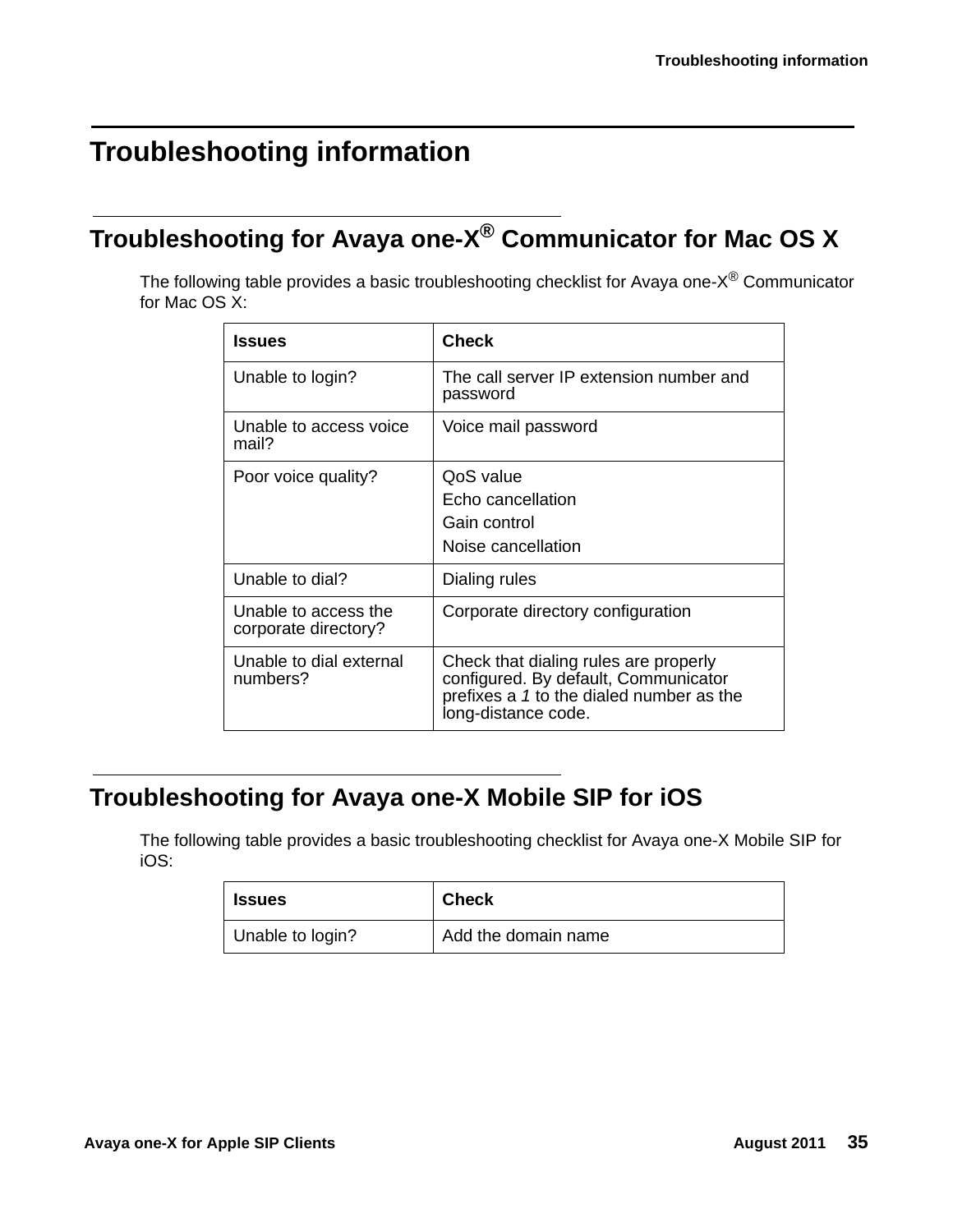| <b>Issues</b>                                                              | <b>Check</b>                                                                  |  |
|----------------------------------------------------------------------------|-------------------------------------------------------------------------------|--|
| Unable to access the<br>corporate directory?                               | Accounts configuration                                                        |  |
| It takes too long to<br>launch applications in<br>the iOS device and to go | Restart your iOS device regularly.<br>To restart the iOS device:              |  |
| from one window to<br>another                                              | Hold the power button and the<br>home button for about ten<br>seconds.        |  |
|                                                                            | Turn off your iOS device.                                                     |  |
|                                                                            | Hold the power button for about<br>two seconds to restart your iOS<br>device. |  |
|                                                                            | Note:<br>Do this every week for<br>maintenance.                               |  |
|                                                                            | Ensure that you empty safari cache<br>by performing the following steps:      |  |
|                                                                            | Go to Safari, then to Settings.                                               |  |
|                                                                            | <b>Click Clear Cache.</b>                                                     |  |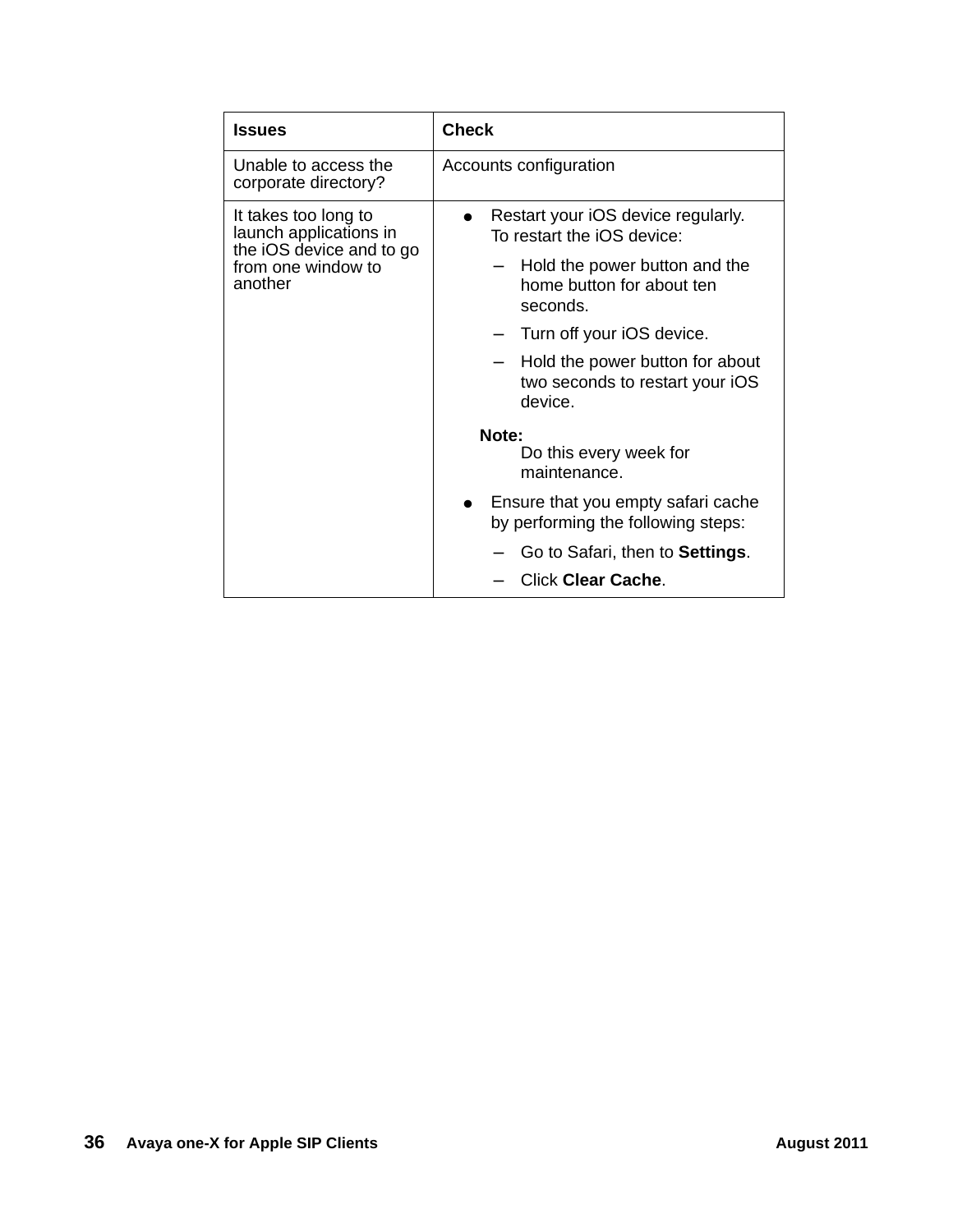# <span id="page-36-0"></span>**Appendix A: Wi-Fi best practices for Avaya one-X Mobile SIP for iOS**

When you are using an iOS device as a VoIP client on a Wi-Fi network there are a number of factors that need to be considered to ensure optimum performance, security, and reliability. You must also be aware of the limitations that are based on the iOS device Wi-Fi implementation by Apple. The following section will discuss the parameters of the Wi-Fi network and supporting infrastructure that can be setup to optimize performance and security as well as any limitations with the iOS device when used as a VoIP client.

- When using a home Wi-Fi router obtain and load the latest firmware for the device in accordance with the instructions of the manufacturer.
- When using an enterprise class Wi-Fi security switch, ensure that the latest software release is used.
- Remove the Wi-Fi settings from your network for any devices that connect to your Wi-Fi router. When you remove the Wi-Fi settings, you prevent the devices from attempting to connect to your network with the old configuration. Once you apply the new settings, you can reconnect the devices to your network.
- $\bullet$  iOS devices (iOS 4.x) currently do not support Wi-Fi Multimedia (WMM) based on IEEE 802.11e Quality of Service (QoS) extensions. Therefore, create a unique profile also known as the Wi-Fi network name or the Service Set Identifier (SSID) to be dedicated for the iOS devices on the network. Do not allow other types of devices, such as, PCs to share this SSID. Do not configure QoS as it will not be used. The SSID must have a unique name that is not used by any existing Wi-Fi network in the reception area of the device.
- For applications where a Wi-Fi security switch/router is used, consider establishing a VLAN for use by traffic carried on your new SSID. Configure the new VLAN with dedicated bandwidth control to Avaya Session Manager.
- For applications where a Wi-Fi security switch/router is used, configure the switch/router so that all the inbound traffic going to the new SSID is given higher traffic priority. This feature may not exist on some Wi-Fi switch/routers.
- Disable hidden networks. Hidden networks do not broadcast their SSID, and devices find it difficult to detect the hidden network resulting in increased connection time and reduced reliability of auto-connection.
- Disable MAC address authentication or filtering if you are not planning to restrict the devices that are allowed on this SSID. When enabled, you can configure a list of MAC addresses for the Wi-Fi router using the MAC address authentication or filtering feature and restrict access to only devices with addresses that are in the list. Devices with MAC addresses not in the list fail to associate with the Wi-Fi network.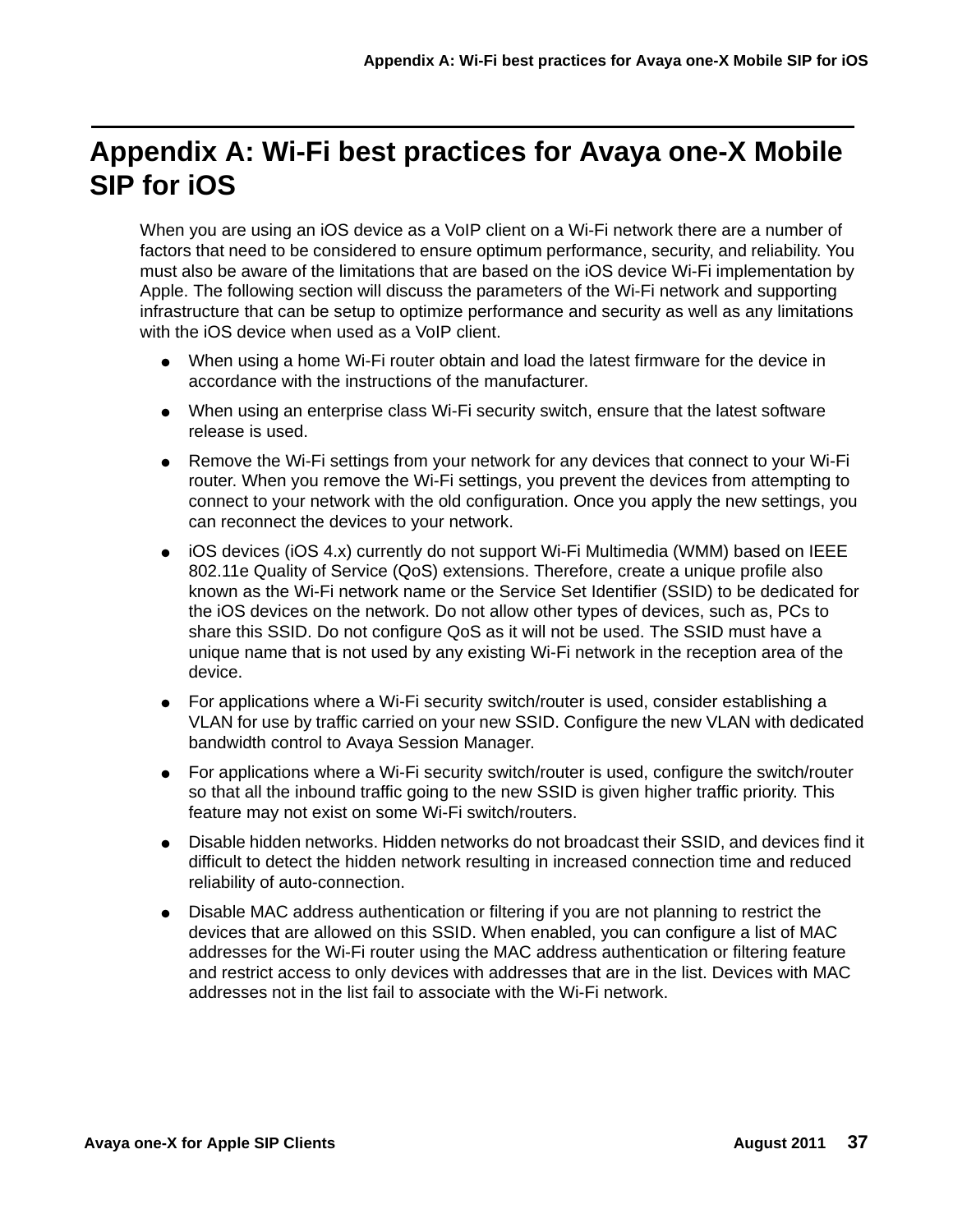- Set security to WPA2 personal, often referred to as AES. AES is currently the strongest form of security that Wi-Fi products offer, and ensure you have AES security for all purposes. While you enable WPA2, select a strong password based on the guidelines provided by your enterprise. If you have older Wi-Fi devices on your network that do not support WPA2 personal, then you can opt for the WPA/WPA2 mode, often referred to as the WPA mixed mode. In the WPA mixed mode, the new devices use the stronger WPA2 AES encryption, while the older devices connect to the old WPA TKIP-level encryption. If your Wi-Fi router does not support WPA/WPA2 mode, then you can choose the WPA Personal (TKIP) mode.
- Connecting from client to Session Manager or SES through a Network Address Translation (NAT), causes connection problems with the SIP signaling. The client will connect, but it will not operate correctly. Avoid connecting to Session Manager or SES through a NAT. The exception to this case is if Virtual Private Network (VPN) is used. A VPN connection will traverse though a NAT correctly, and client will operate correctly.
- When a mobile device moves around, it may associate with Access Points (APs) that are part of a different subnet or part of a different SSID. In this case the iOS device will behave differently depending on whether you are in a call or not. The following table describes what happens and the corresponding action you should take. As many of these combinations of subnets and SSIDs requires manual intervention, it is recommended that a single SSID for iOS devices is used throughout the enterprise and where possible a single subnet for a geographic location is used. In a typical scenario where you will be using the iOS device off the home network through a VPN and then come in to your enterprise work location, you may have to manually select the correct SSID as the iOS device does not always go to the last SSID that was used at a location.

| <b>ConditionSSID</b> |                          | <b>Subnet</b>            | Call<br>Maintenance register | <b>Will client</b><br>automaticallymanually | Does client Do you<br>have to be have to<br>registered | restart the<br>client | Do you<br>have to<br>manually<br>select the<br><b>SSID</b> | Do you<br>have to<br>renew<br>the<br><b>DHCP</b> |
|----------------------|--------------------------|--------------------------|------------------------------|---------------------------------------------|--------------------------------------------------------|-----------------------|------------------------------------------------------------|--------------------------------------------------|
|                      | Same                     | Same                     | Yes                          | --                                          |                                                        | No                    | No                                                         | No                                               |
| $\overline{c}$       | Diff                     | Same                     | No                           | Yes                                         |                                                        | No                    | Yes**                                                      | No                                               |
| 3                    | Same                     | Diff                     | No                           | No                                          | N/A                                                    | Yes                   | No                                                         | Yes                                              |
| 4                    | Diff                     | Diff                     | No.                          | Yes                                         | --                                                     | No                    | Yes**                                                      | No                                               |
| 5#                   | Same<br>Separate<br>WLAN | Same<br>Separate<br>WLAN | No                           | Yes                                         |                                                        | No                    | No                                                         | No                                               |

### **Table 1: Impact of changing SSID and subnet conditions.**

### **Note:**

For condition 5, the APs are not part of the same Security Switched network.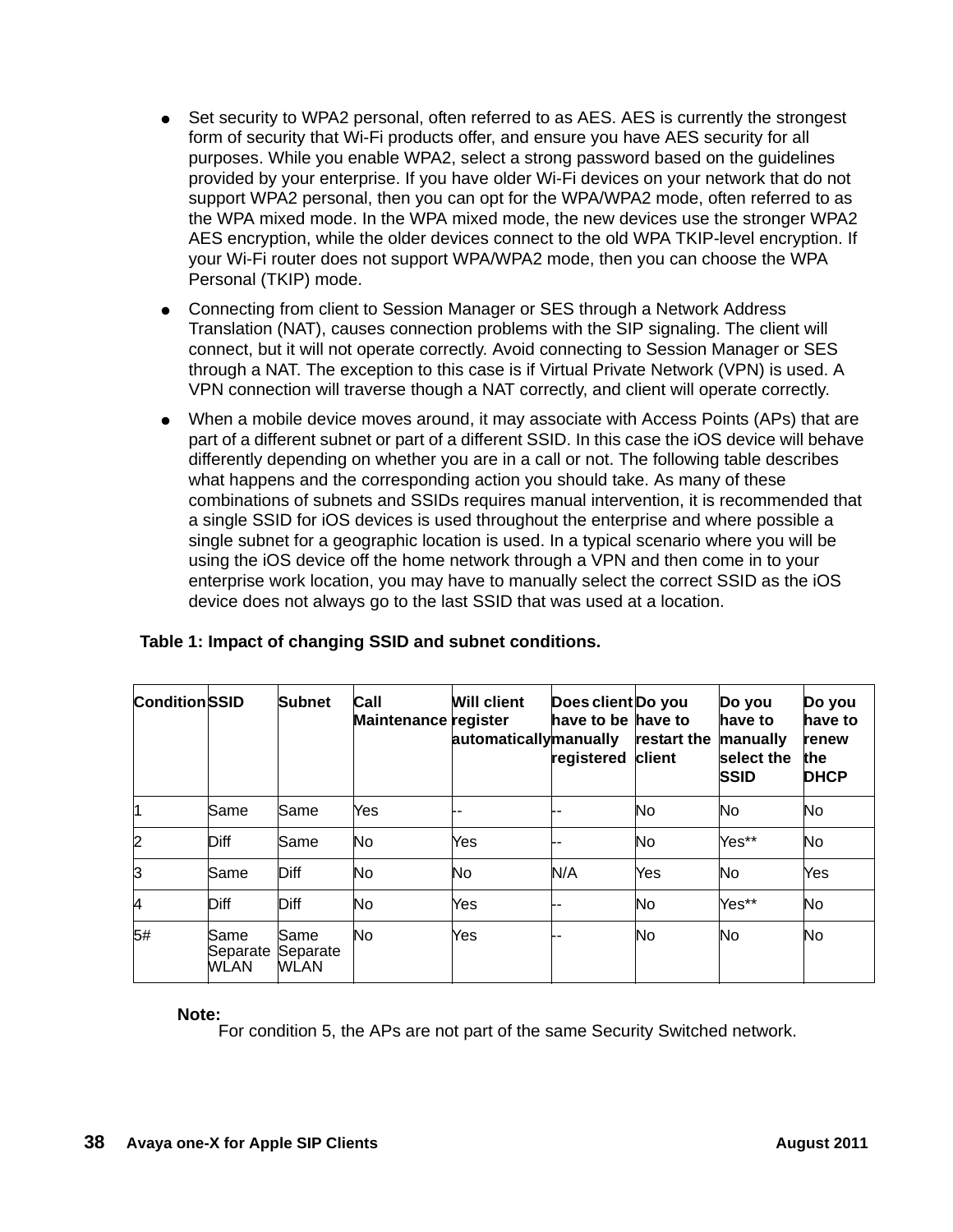- Design the Wi-Fi AP distribution based on best practices for designing VoIP Wi-Fi networks rather than for straight data. Areas of weak signal cause voice quality issues and may cause calls to drop. A signal strength and bandwidth that still supports degraded data transmission can cause VoIP calls to drop or be of poor quality.
- Design the density and placement of the Wi-Fi AP to consider the iPhone Wi-Fi density. Plan for six to eight active calls per AP. Adjust AP density accordingly in the denser areas, employing load-balancing between APs where appropriate. The iPhone Wi-Fi capability is not as good as a laptop or of a dedicated Wi-Fi phone. A Wi-Fi network that works for dedicated Wi-Fi handsets does not imply that the Wi-Fi network is acceptable for VoIP iPhones or other smart phones.
- Disable 40 MHz settings for the 2.4 GHz band that is the GN band on your APs to prevent interference as per the recommendation of Apple. Note that this may not be possible on a home Wi-Fi router.
- Disable the 802.11b band to increase VoIP capacity per AP.
- Disable the lower speeds, such as, 1, 2, and 5.5 Mb/s. Change the 6Mb/s to mandatory, the beacon rate to 6Mb/s, and set multicast to automatic. Set all other rates to supported. Note that this may not be possible on a home Wi-Fi router.
- When moving from one AP zone to the another while on an active call, the iOS device will tend to stay associated with the original AP for long. This results in signal strength decreasing to a point where voice quality will be severely degraded. This effect is due to the inherit design of the iOS Wi-Fi implementation (up to iOS 4.3.3) and is not due to the design of the VoIP client. This is also independent of the density of APs. Hence, it is not recommended to use iOS device in an active call while moving between APs.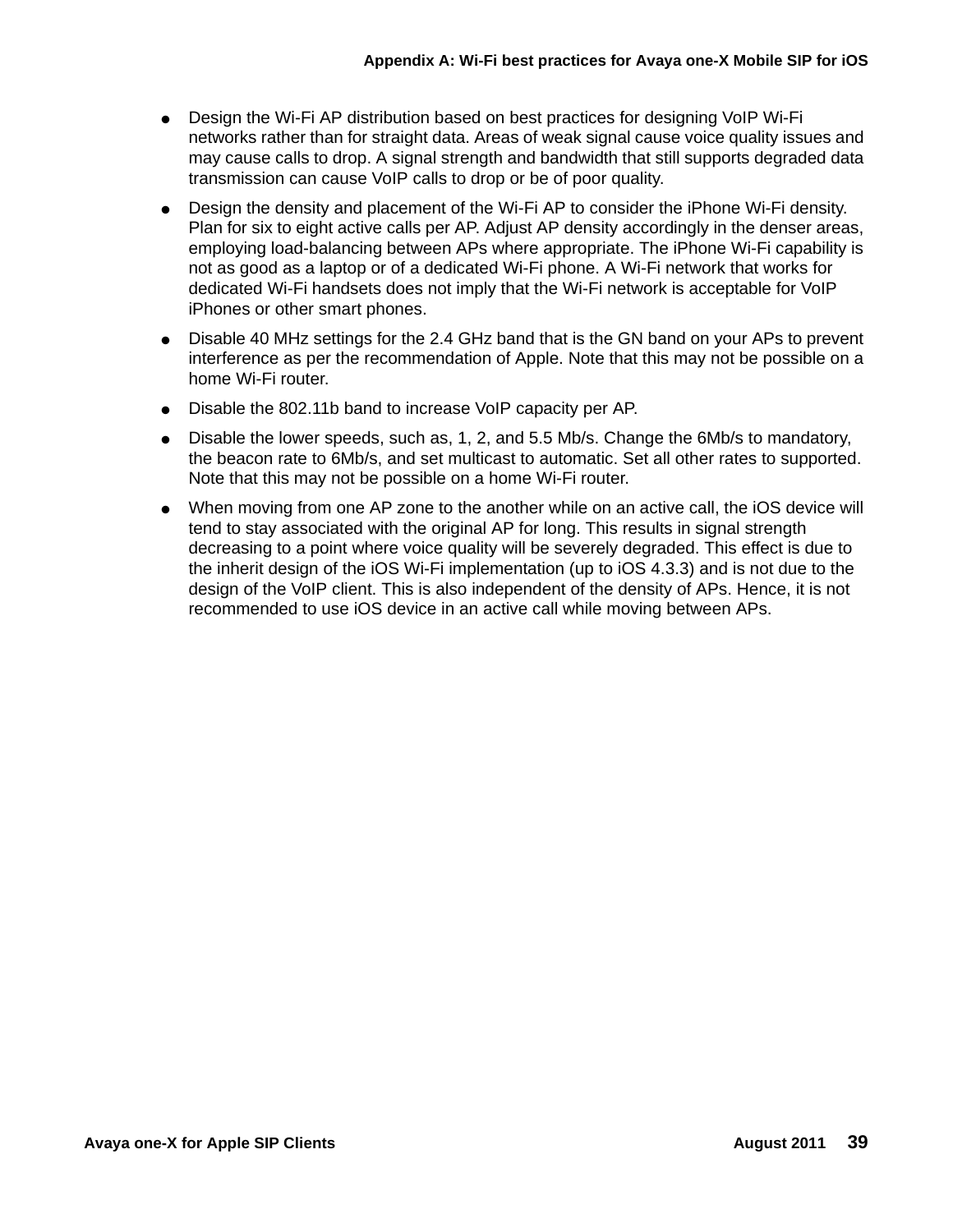# <span id="page-39-0"></span>**Appendix B: Security recommendations for administrators**

- Use role assignments and assign security groups to appropriately restrict access to operations.
- Instruct users not to share their login ID and password. For accountability, each user must have a unique login ID.
- Periodically review and update the list of administered users, roles, and permissions of the administered users.
- Review administration logs on a regular basis to ensure that the system is operating properly.
- Review audit logs on a regular basis to ensure that the system is operating properly.
- Review security logs and alarms on a regular basis to monitor possible security events.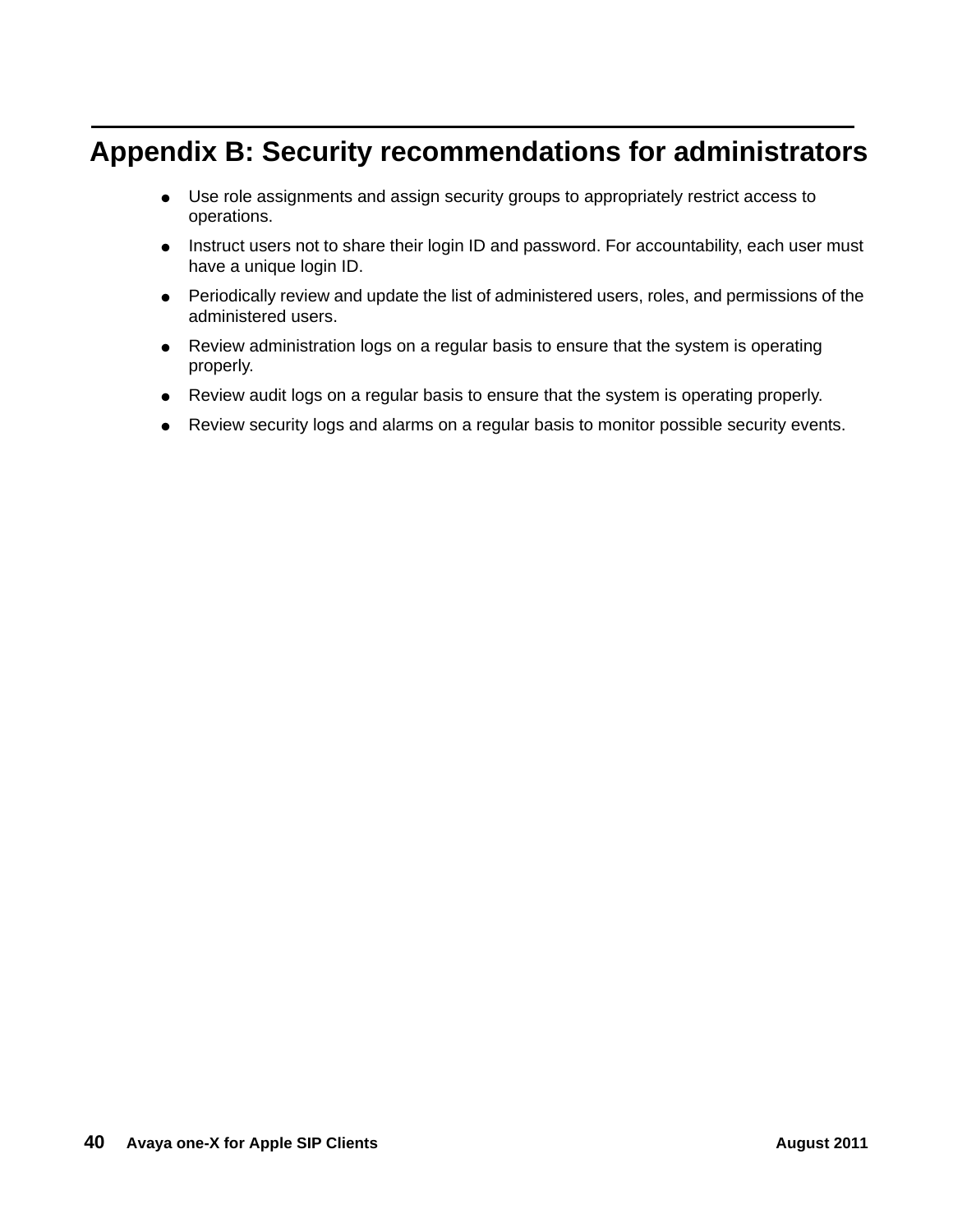# <span id="page-40-0"></span>**Index**

| C                                                                                                                                                                      |          |
|------------------------------------------------------------------------------------------------------------------------------------------------------------------------|----------|
| call forward $\ldots$ .<br>capacity verification<br><u>.12, 20</u><br>$\frac{28}{2}$<br>communication manager<br>Communication Manager 5.2<br>Communication Manager 6. |          |
| F                                                                                                                                                                      |          |
| feature buttons<br>features                                                                                                                                            | 30<br>30 |
| ı                                                                                                                                                                      |          |
| IP codec set. $\ldots$<br>13, 21<br>IP network region 14, 21<br>IP node names $\ldots$                                                                                 |          |
| L                                                                                                                                                                      |          |
| $log \ldots$<br>.<br>$log$ files $\ldots$ $\ldots$<br>.                                                                                                                |          |
| P                                                                                                                                                                      |          |
| port $\cdots$ , $\cdots$<br>$\sim 100$ km s $^{-1}$<br>and a series<br>port usage.<br>.<br>prerequisites.                                                              |          |
| S                                                                                                                                                                      |          |
| SAT.<br><b>Service</b><br>Session Manager<br>session manager<br>SIP Enablement Services<br>SIP stations<br>a a shekar                                                  |          |
| Т                                                                                                                                                                      |          |

troubleshooting  $\ldots$  . . . . . . . . . . . . . . . [35](#page-34-3)